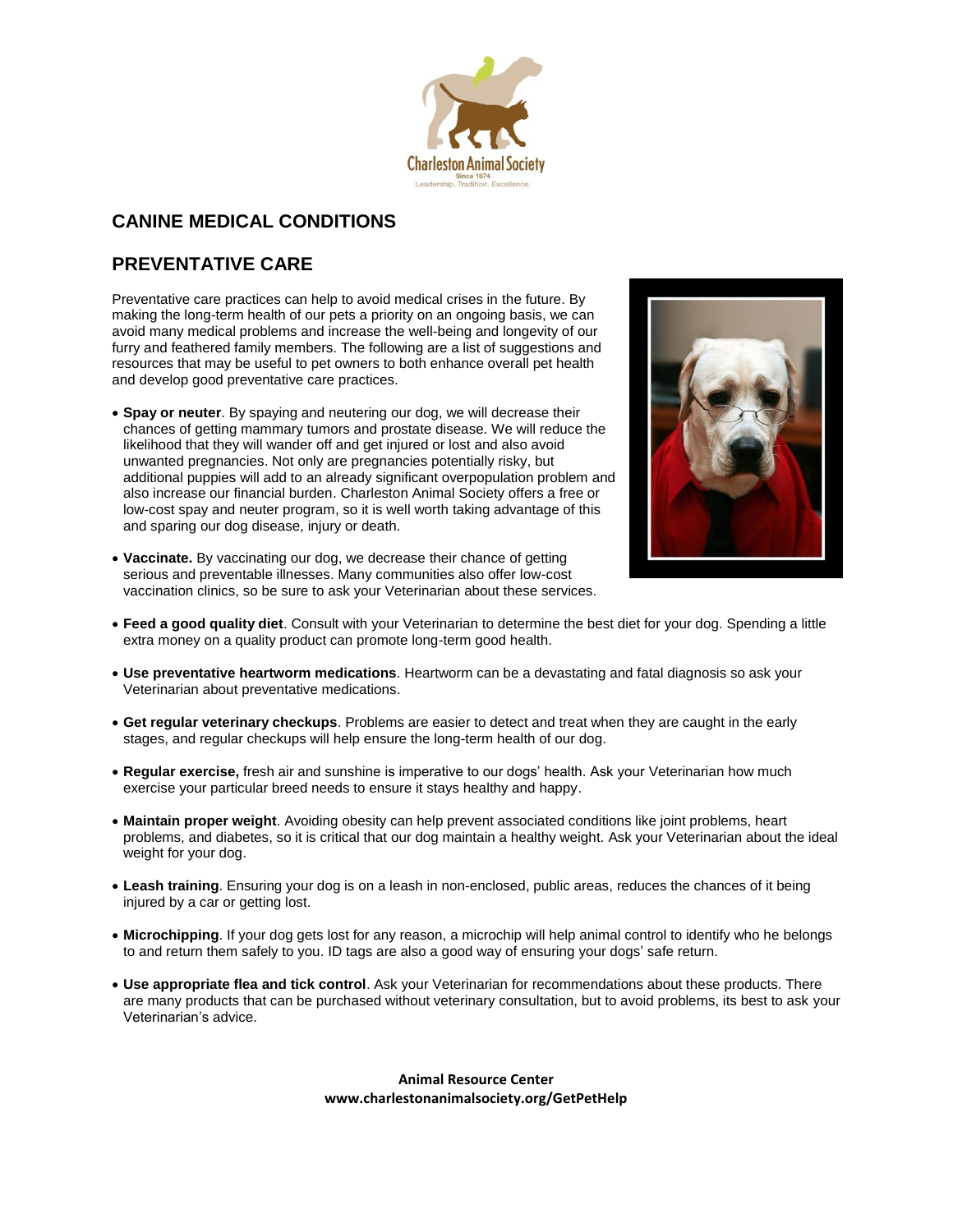

- **Dental Care.** Brushing your dogs teeth on a regular basis, with a toothpaste formulated for dogs, can help avoid expensive and serious dental problems later on. Never use toothpaste designed for human use, it is potentially poisonous to dogs.
- **Socialize and train your puppies early**. This will help avoid confrontations with other dogs later in life and will also help avoid behavioral problems which can be difficult to deal with in adult dogs.
- **Spend time with your dog every day**. Dog are members of the family, and spending quality time with them will help their emotional well-being and enhance their overall health.
- **Never leave your dog in the car on a hot day**. Temperatures in the car, even with the windows down, can reach fatal levels within minutes. If the outside temperature is over 68 degrees Fahrenheit, it is already unsafe to keep the dog in the car!
- **When travelling, keep your dog in a carrier** or restrained with a special dog seatbelt (not a human seatbelt). This will help prevent your dog from being injured in an accident. Even at low speeds, unrestrained passengers in the car (whether human or dog) can be seriously injured.
- **Consider insuring your dog with a dog insurance program**. There are several national dog insurance programs which will cover your dogs needs in the event of an accident or illness. These programs do not cover care at the time of treatment, which means you will need to be ready to pay for medical care when your animal is treated. In addition, these plans have restrictions on which procedures are covered by policies, so read the policy limitations carefully. These policies are not a substitute for having a savings account available to cover needed medical care.
- **Have a savings account for your dog.** This is a critical part of preventative care for your furry companion. All dogs will need medical care throughout their lifetimes, and costs for medical care are continually rising. Vets typically require payment up front before your animal can be treated, so it is important to prepare for emergencies and illnesses ahead of time.
- **Do not use any toxic pesticide**, fungicide, or fertilizer in your yard where your dog has access to them. If you must use these products, ensure you do so very carefully, and keep your dog indoors.
- **Store all potentially toxic household products** including detergents, etc. out of reach of your dog.
- Bring your car to the gas station to change the antifreeze rather than have this deadly poison anywhere around your house, yard, or garage. If you must keep this product (or any other dangerous product, like transmission fluid) around your house, make sure that you keep your dog away while it is being used and use extreme care to clean up thoroughly afterwards. Do not spill these products into the gutters or street—other dogs in the neighborhood may be exposed to these dangerous poisons and you may be liable for their injuries.
- **Be mindful of your dogs while we are cooking**—keep them away from the stove or other potential dangers in the kitchen.
- **Keep all drugs for humans away from your dog**, including aspirin, Tylenol, and all other prescription medications – these can be fatal. Ask your Veterinarian before administering any medication to your dog.

# **DIABETES**

Diabetes in dogs is a manageable disorder that once diagnosed can be successfully controlled and relatively easy to maintain. Many diabetic dogs can lead happy, healthy lives!

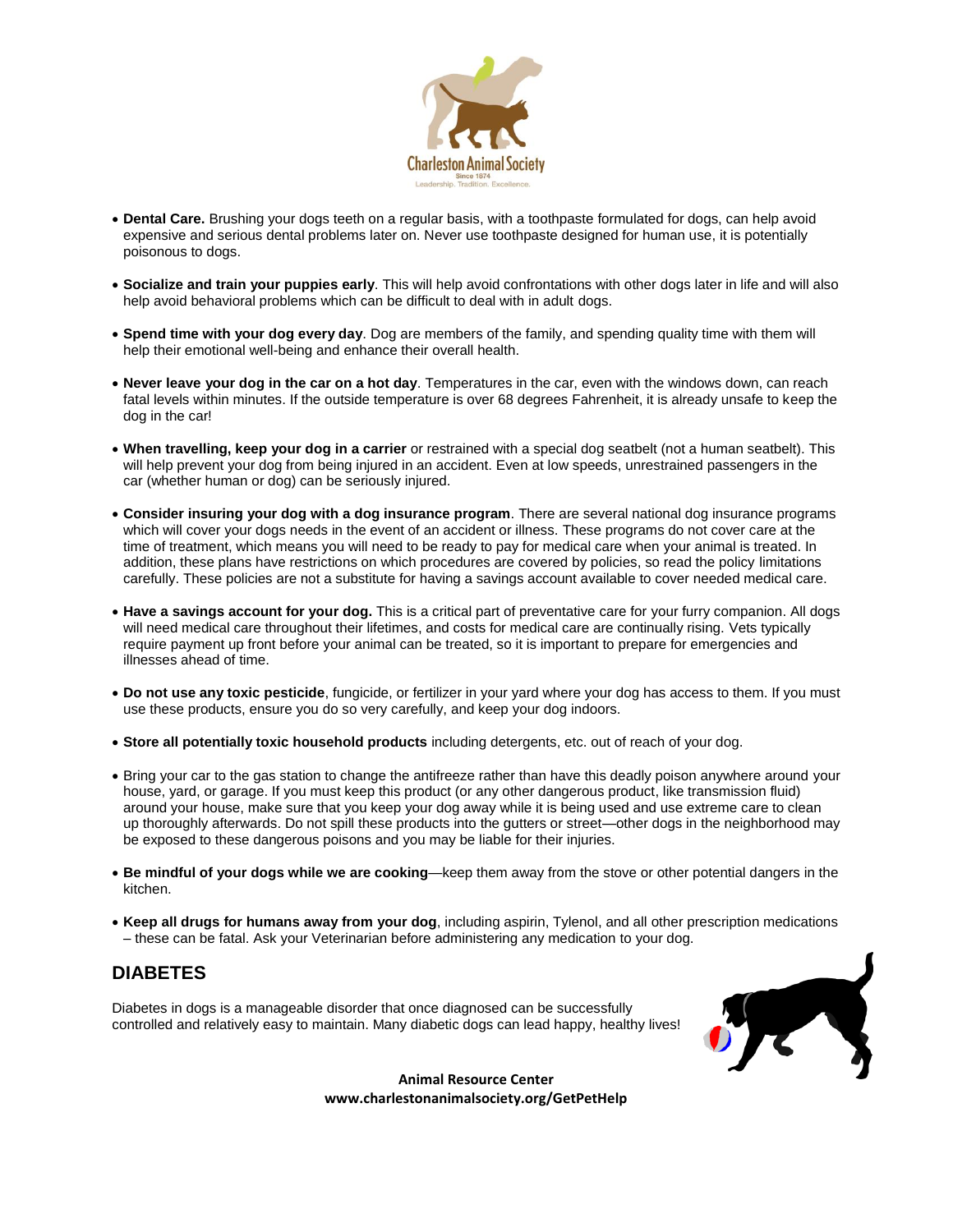

It is a complex disease caused by either a lack of the hormone insulin or an inadequate response to insulin. After a dog eats, his digestive system breaks food into various components, including glucose—which is carried into his cells by insulin, a hormone secreted by the pancreas. When a dog does not produce insulin or cannot utilize it normally, his blood sugar levels elevate. The result is hyperglycemia, which, if left untreated, can cause many complicated health problems for a dog.

Diabetes is most common in obese dogs. Female dogs also run a greater risk of developing diabetes later in life (6-9 years of age). Some breeds are also more susceptible to the disease, including Australian terriers, standard and miniature schnauzers, dachshunds, poodles, keeshonds and samoyeds. Juvenile diabetes can also be seen and is particularly prevalent in golden retrievers and keeshonds.

# **Types of Diabetes in Dogs**

Diabetes can be classified as either Type 1 (lack of insulin production) or Type II (impaired insulin production along with an inadequate response to the hormone.)

The most common form of the disease in dogs is Type 1, insulin-dependent diabetes, which occurs when the pancreas is incapable of producing or secreting adequate levels of insulin. Dogs who have Type I require insulin therapy to survive. Type II diabetes is found in cats and is a lack of normal response to insulin.

#### **Preventing Diabetes**

Although a certain form of diabetes—the type found in dogs less than a year of age—is inherited, proper diet and regular exercise can be very effective in helping to prevent onset of diabetes in older dogs. Aside from other negative health effects, obesity is known to contribute to an ability to respond normally to insulin.

### **Common Causes of Diabetes**

The exact cause of diabetes is unknown. However, autoimmune disease, genetics, obesity, chronic pancreatitis, certain medications and abnormal protein deposits in the pancreas can play a major role in the development of the disease.

### **Most Common Symptoms**

The following symptoms should be investigated as they could be indicators that your dog has diabetes:

- Change in appetite
- Excessive thirst/increase in water consumption
- Weight loss
- Increased urination
- Unusually sweet-smelling or fruity breath
- **Lethargy**
- Dehydration
- Urinary tract infections
- Vomiting
- Cataract formation, blindness
- Chronic skin infections

If your dog is showing any of the clinical signs listed above, please see your veterinarian right away!

If diabetes progresses without being treated, dogs can develop secondary health problems like cataracts and severe urinary tract problems. Ultimately, untreated diabetes can cause coma and death.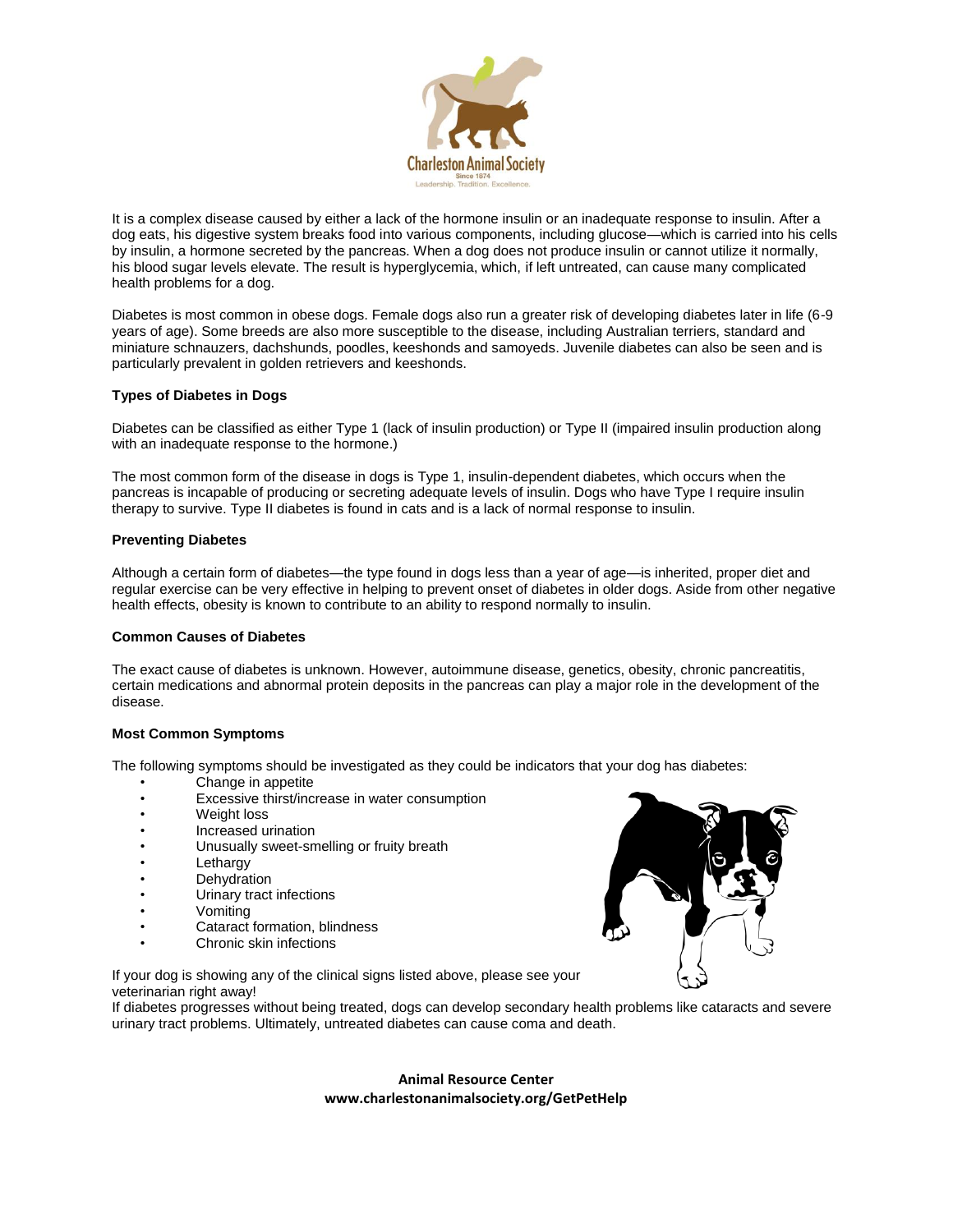

### **Diagnosing Diabetes**

In order to properly diagnose diabetes, your veterinarian will collect information about your dog's clinical signs, perform a physical examination and check blood work and a urinalysis.

### **Treatment for Diabetes**

Diabetes treatment is based on how severe the symptoms and lab work are and whether there are any other health issues that could complicate therapy. Each dog will respond a little bit differently to treatment, and therapy is tailored to the individual dog throughout his/her life.

- Some dogs may be seriously ill when first diagnosed and will require intensive hospital care for several days to regulate their blood sugar.
- Dogs who are more stable when first diagnosed may respond to oral medication or a high-fiber diet that helps to normalize glucose levels in the blood.
- For most dogs, insulin injections are necessary for adequate regulation of blood glucose. Once your pet's individual insulin treatment is established, typically based on weight, you'll be shown how to give him insulin injections at home.
- Spaying your dog is recommended, as female sex hormones can have an effect on blood sugar levels.
- Your veterinarian may also show you how to perform glucose tests at home.

### **Treating your dog at home**

- As your veterinarian will explain, it's important to always give your dog insulin at the same time every day and feed him regular meals in conjunction with his medication. This allows increased nutrients in the blood to coincide with peak insulin levels, and will lessen the chance that his sugar levels will swing either too high or too low. You can work with your veterinarian to create a feeding schedule around your pet's medication time.
- It is also important to avoid feeding your diabetic dog treats that are high in glucose.
- Regular blood glucose checks are a critical part of monitoring and treating any diabetic patient, and your veterinarian will help you set up a schedule for checking your dog's blood sugar.
- Please also consult your veterinarian about a consistent, daily exercise program and proper nutrition for your dog to help keep his weight in check.

# **BLINDNESS**

Many people say their blind dogs have taught them a great deal about courage, joy and love. With a little knowledge and ingenuity, you can enhance your blind dog's quality of life and have a great time together. Opening up your home to a blind dog can be a wonderful experience!



Dogs do not rely on their sense of vision to the same extent as do humans. So, although a dog's vision is superior to humans in detecting moving objects in dim lights, dogs cannot focus well on near objects, are partially color-blind, and have poor detail vision. This vision suits their original need as nocturnal hunters, but since the majority of domesticated dogs no longer hunt to survive, blindness does not interfere with their domesticated primary function as being a companion and pet.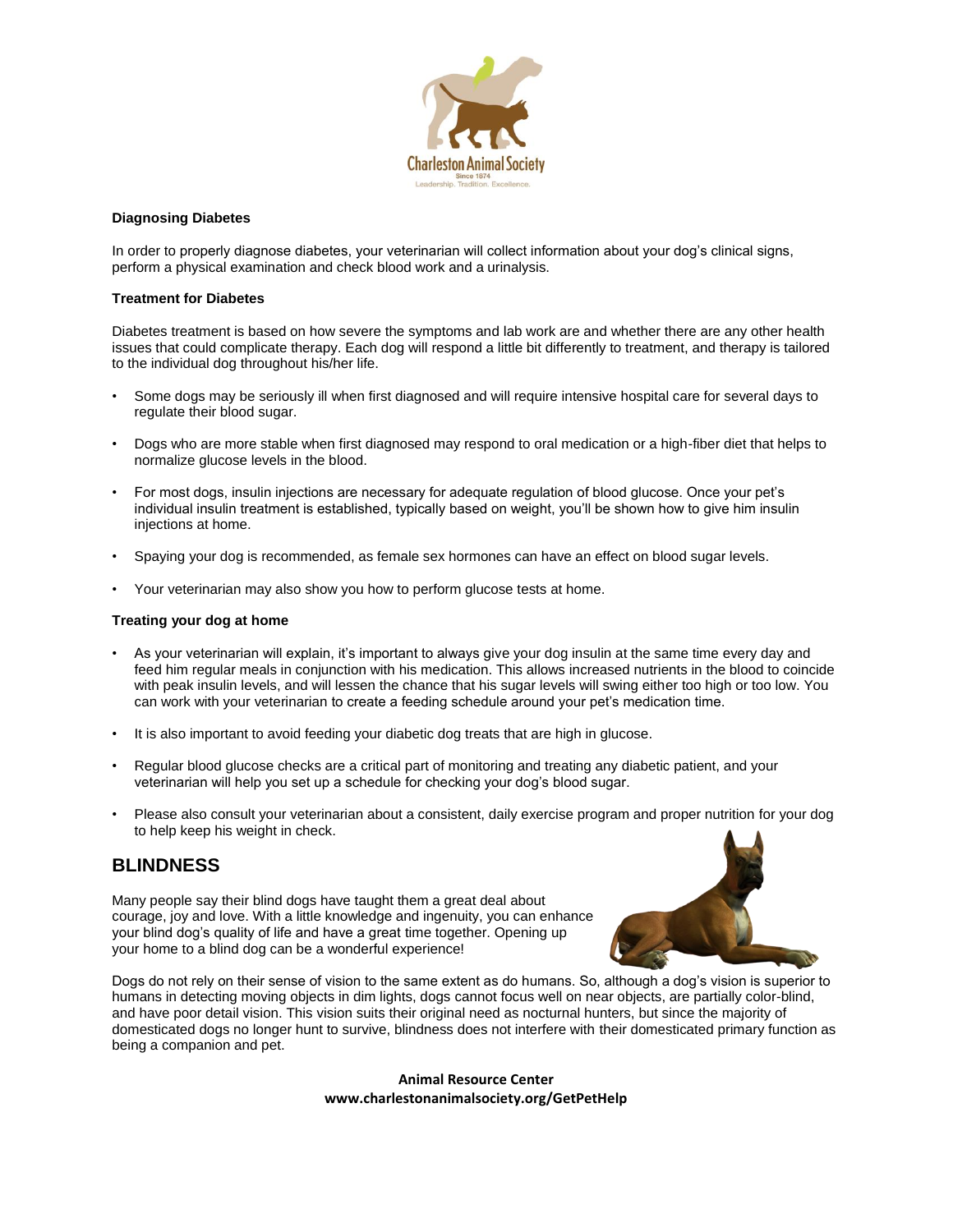

A blind dog usually finds new ways to navigate in their environment and overcomes challenges by using their remaining abilities, living a happy and fulfilling life!

Vision loss is most common in elderly dogs of all breeds. Progressive retinal atrophy is most common in cocker spaniels, collies, Irish setters, Norwegian elkhounds, schnauzers and poodles, but can affect any breed. Collie eye anomaly usually affects collie breeds and retinal dysplasia is commonly seen in beagles and Labrador retrievers. Breeds that are predisposed to glaucoma include American cocker spaniels, basset hounds, Chow Chows and Labrador retrievers. There are many books and web sites devoted to blind dogs and their care.

### **Preventing Blindness**

As a dog owner, you should never let eye infections go untreated and any signs of diabetes should be investigated.

Cataracts should also be monitored by a veterinarian.

#### **Recognizing the Symptoms**

Like dogs who can see, blind dogs have a highly developed sense of smell, so they use smell and their other senses to compensate for their lack of vision. If the loss of sight is gradual, behavior changes may be subtle and not noticeable until the dog is completely blind.

Sudden blindness can result in more dramatic behavior changes - your dog may become disoriented and hesitant when walking, and bump into things.

Here are a few signs that your dog may be gradually losing his sight:

- Misjudging heights and bumping into walls, furniture or other objects
- Confusion in new surroundings
- Reluctance to move from one spot
- Not being able to find food and water bowls
- General clumsiness and disorientation
- Easily startled
- Eye rubbing or squinting
- Cloudy, discolored, inflamed or tearing eyes and a large pupil

### **Main Causes of Blindness in Dogs**

Though blindness can be a congenital condition or part of the aging process, the following conditions can also lead to vision loss in dogs:

- Progressive retinal atrophy
- Suddenly acquired retinal degeneration syndrome
- Collie eye anomaly
- Retinal dysplasia and detachment
- Diabetes mellitus
- Stroke
- Untreated eye infections
- Glaucoma
- Dry eye syndrome
- Retinal pigment epithelial dystrophy
- **Cataracts**
- Uveodermatologic syndrome

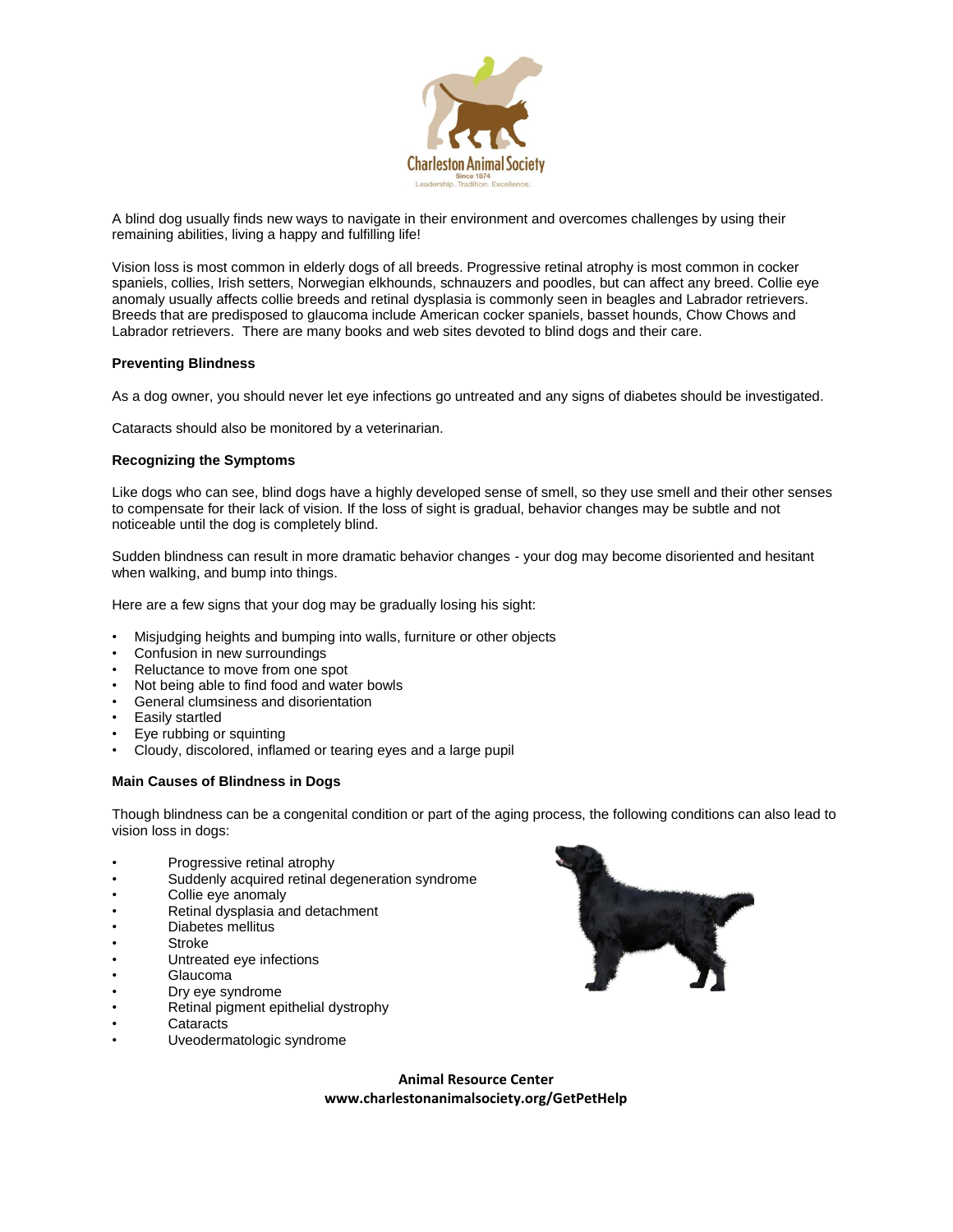

### **If you even have a small suspicion your dog's eyesight might be failing, see your veterinarian right away!**

Very often, one eye will fail first and the other will compensate, which makes it difficult to tell there is any loss of vision. If you see any changes in your dog's orientation or ability to locate places and objects, go for a check-up.

# **Diagnosing Blindness**

Your veterinarian can give your dog a preliminary exam and, if necessary, recommend a veterinary ophthalmologist who will perform a complete exam, during which he'll look closely at a dog's retina and the outer parts of his eye.

# **Treatment for Blindness**

Loss of vision in dogs can be reversible, depending on the cause. Cataracts, which cause mild to total vision loss, can be removed by surgery. Veterinary ophthalmologists commonly perform cataract removals and are able to restore vision in their canine patients.

# **You and Your Dog - Adapting to Blindness**

Blind dogs, just like dogs who can see, require time, patience and energy devoted to training and socialization to help them become well-adjusted and well-mannered. As with any dog, it's important to develop a trusting relationship and build the dog's confidence through positive interactions.

Many pet owners and their families have a misunderstanding as to how well blind dogs function as pets. Many researchers have studied the effects of blindness in dogs. Their research provided evidence that with time and proper education of the pet owner, most blind dogs, and their owners adapt well to the loss of the pet's vision.

Dogs that go blind suddenly (such as those with Sudden Acquired Retinal Degeneration [SARD] or retinal detachment) require a longer period of time to adapt and adjust to loss of vision. There will be a longer period of adjustment for the dog and the owner when vision is suddenly lost. Dogs that go blind more slowly over an extended period of time (such as those that have Progressive Retinal Atrophy [PRA]) adapt more easily.

Oftentimes the owner doesn't know that the dog has lost all vision because the dog functions remarkably well in a familiar environment despite the loss of vision. The dog usually adjusts more each day with progressive loss of vision. The psychological adjustment for an owner that is unaware that their dog is progressively losing vision over time, or that their dog is blind, can be difficult. However, the quality of life is exceptional for most blind dogs once the dog has adapted to being blind.

### **Your dog at home**

If it's the first time you're bringing your new dog home, try to be sensitive to how adaptable your new family member is, and be patient as they learn about their new environment. Give extra attention and TLC, providing lots of reassurance and praise, especially for elderly pets.

You can help your dog feel secure in their surroundings by providing stable, accident-free environments:

### **Inside the house**

- Avoid moving the furniture.
- Block off steps by using a baby gate across the doorway
- Don't leave boxes, toys or other objects in walking paths.
- Cover sharp corners and objects with soft insulation.
- Speak to your dog when you enter the room and before petting or touching them.
- Let them smell visitors' hands before they touch your pet.

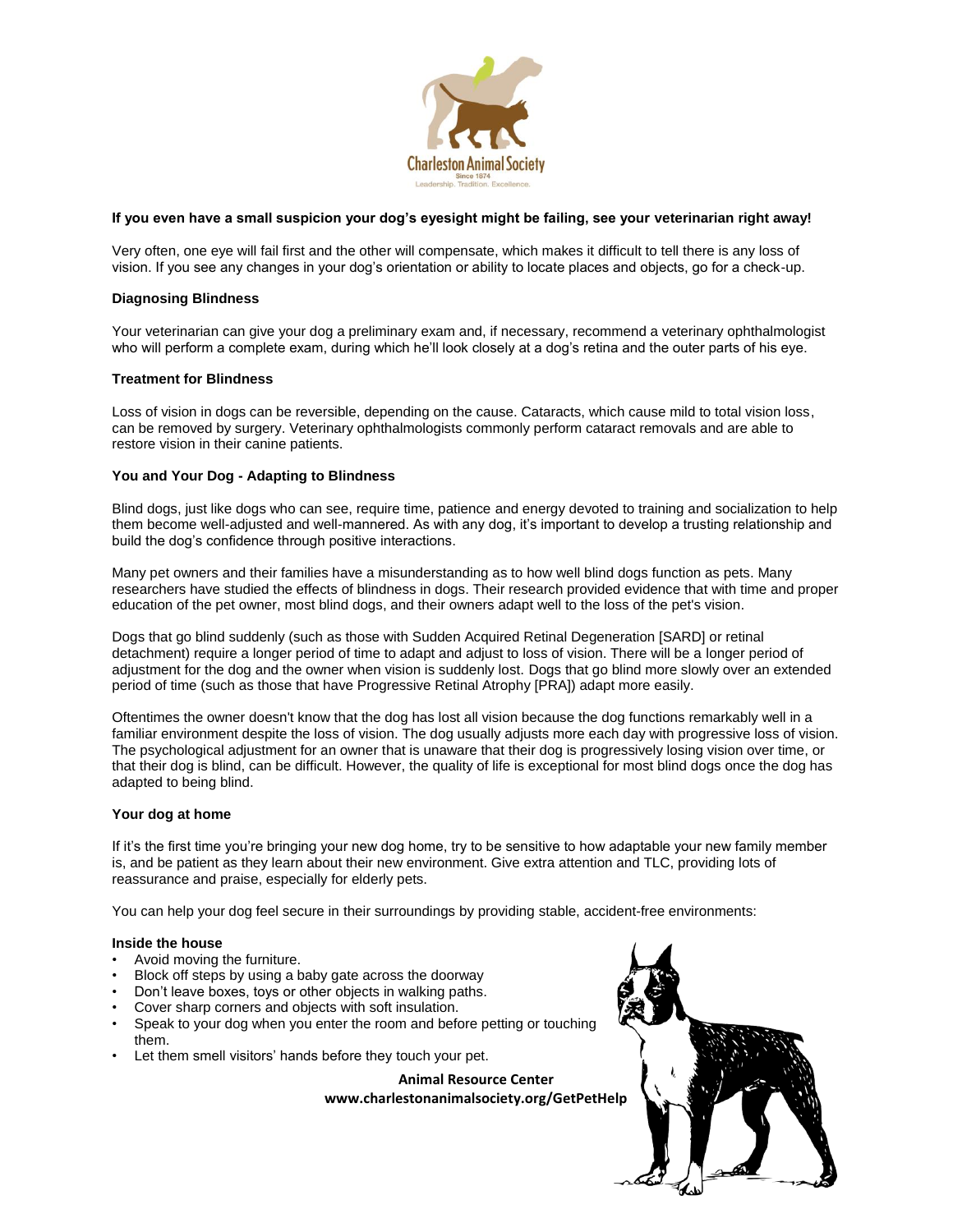

- Mark different rooms with different scents so that your dog can use their sense of smell to recognize where they are.
- Mark the tops and bottoms of staircases with a bit of perfume.
- Use rugs to texture rooms, allowing your dog to use their sense of touch to get their bearings.
- Carpet runners can also be used to guide your dog through safe areas.
- Carry or lead your dog up and down stairs and block access to them when you're not using them.
- Place barriers around hot tubs, pools and other dangerous and off-limits areas.
- Make sure they have their own safe place they can get to easily.
- Buy toys with sound and scent.
- Keep food and water bowls in the same place and put a rug under the water bowl. The texture change will let your dog know where the water bowl is.
- Be very vocal and be aware of your different tones.
- Don't baby or pity your dog—simply help them adjust.

### **In the back yard**

- First, help the dog to learn the layout of your yard by walking them through each space on a leash, offering treats and praise.
- To encourage them to explore, you can scatter kibble around the yard.
- The dog will search for the kibble, following the scent.
- It's a good idea to set up a "home base" containing the dog's bed, crate, and food and water bowls
- In your yard, trim bushes that have eye-height branches.
- Place a trail of sand, bark chips, mulch or landscape rocks around trees and unsafe areas. The difference in texture on the ground will warn the dog that an obstacle or something unsafe is ahead.
- Fence off any in-ground swimming pool or fish pond.

### **Outside of the home**

- Use identification: Microchip your dog and have them wear an ID tag with "blind dog" noted on it.
- Use a GPS tracker collar on your dog, especially if you're traveling.
- Always keep your dog on a leash when you're out walking. Use a harness rather than a collar for less stress to the dog's neck and eyes.
- Allow your dog to be off-leash only when you're in an enclosed area.
- Use eye protection for your dog (dog goggles) when you're outdoors, especially in places where there are low branches.
- Train your dog to be comfortable in a crate; it can be very useful in behavior management and training.

### **Communicate using sound**

- To let your blind dog know when someone is near, attach a small bell to your shoe or pant leg and to the collars of any other pets in the house.
- Speak to your dog when you enter or leave a room.
- To avoid startling your dog, speak to them when you are approaching to touch them (especially while they're sleeping).
- Leave a TV or radio playing softly near your pet's bed or favorite resting place. The sound is soothing, and may help prevent excess barking.
- Enlist help from friends, family or neighbors to help socialize your dog. Before allowing them to approach or touch your dog, make sure your dog is aware that new people are present. Blindness doesn't have to significantly affect a dog's quality of life. If you provide a safe, stimulating environment, a blind dog can continue to enjoy and remain engaged in life and the world around him or her.

# **Unfamiliar environments**

If you are leaving your dog in an unfamiliar environment for a while, such as a friend's home or a grooming shop, bring a piece of clothing with your scent on it to place near your dog and provide reassurance.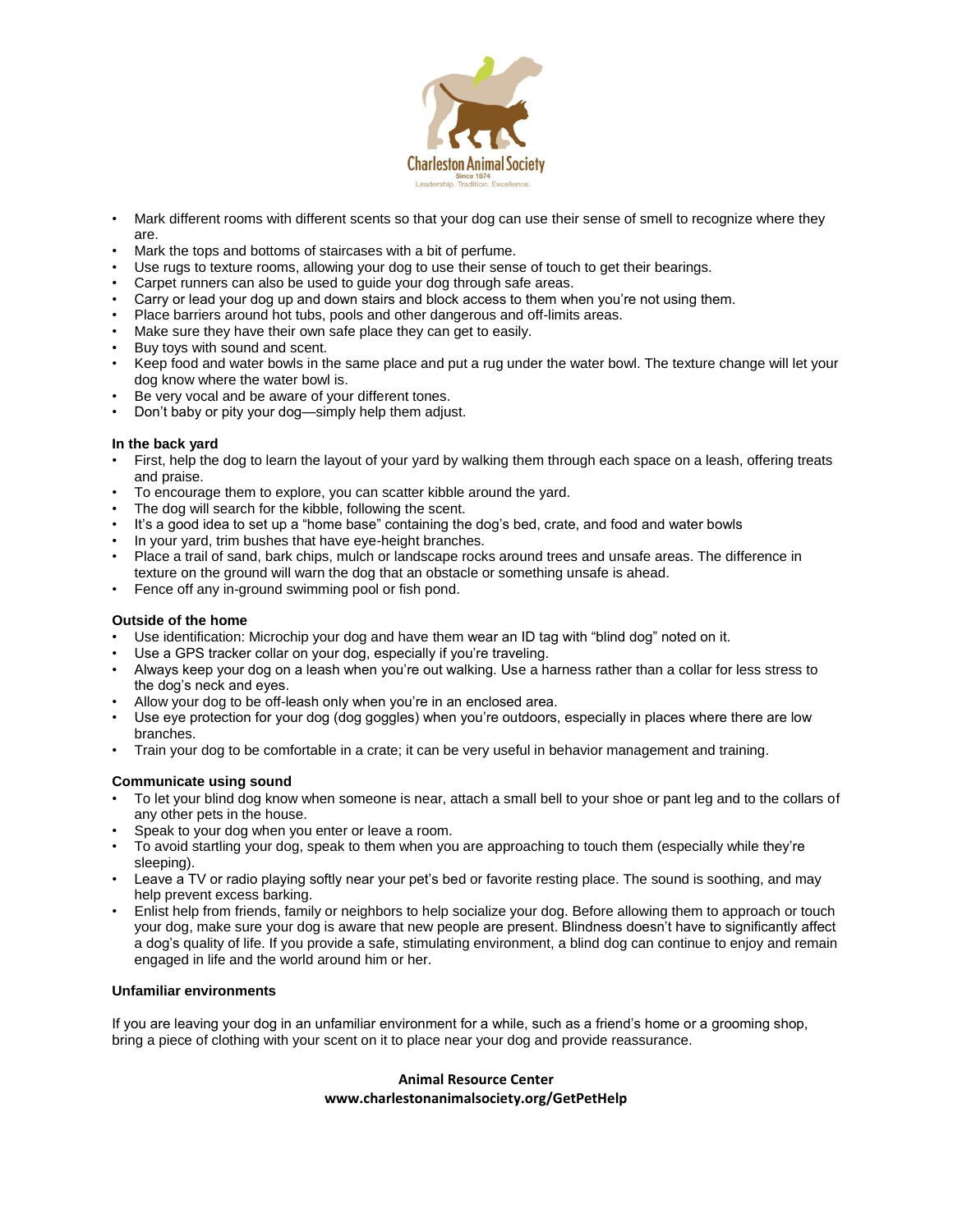

# **Training**

Many people think that training a blind dog is difficult, but that isn't true. Clicker training is a simple style of training that uses a clicking sound as a reward marker to tell the dog when he or she has gotten it right. Clicker training fits in nicely with a blind dog's listening skills. A positive reinforcement method such as clicker training lets your dog have fun while learning and also encourages the development of a trusting relationship with you. Before you start training, it's helpful for you to know what cues your dog already knows. Often, blind dogs are taught to respond to the cue "watch," so they can avoid things in their way, and the cues "step up" and "step down" so they can safely navigate curbs and stairs. Knowing what cues your dog knows will give you a foundation on which to build.

### **Introducing your dog to other pets**

Just as you would with any new pet, you'll want to introduce your blind dog slowly to other pets in the household.

You can initially separate them using a baby gate or a crate, or introduce them on harness and leash until you are sure that they are comfortable with each other. Sighted pets often know that something is different about a blind dog, and many will take on the role of a "seeing-eye friend."

When you're out in the world, keep in mind that a blind dog cannot see the body language that dogs use to communicate. So, when your dog is around other dogs, observe the body language of all the dogs to pick up on any discomfort and avoid problems.

### **Play Time**

Blind dogs enjoy nose work or scent games, defined as any activity in which the dog uses their nose to locate a target scent or odor. These games are not only fun for blind dogs but also help to develop their self-confidence.

Here's an example:

- Try scenting a tennis ball with vanilla or another smell that your dog finds enticing.
- Bounce the ball close enough for your dog to follow the sound or roll the ball through grass so that your dog can follow the scent.
- Toys that squeak or that "talk" or make animal sounds when touched are also lots of fun for a blind dog.

# **DEAFNESS**



Deafness in dogs, generally, does not significantly affect a dog's quality of life. Deaf dogs, like most dogs, are incredibly intelligent and can learn basic commands and tricks by hand signs. Although, they must be kept on a leash when out of the yard or house.

Deafness is most common in older dogs, particularly Australian shepherds and Dalmatians, and can either be a temporary partial or total loss of hearing—due to a wax build-up in the ear canals—or permanent hearing loss due to a host of causes such as severe, untreated ear infections, congenital defects, old age and injuries. One or both ears may be affected. There are

many books and web sites available with a great deal of information on caring for deaf dogs.

### **Prevention**

The incidence of deafness in dogs who are genetically predisposed to the disability, can be decreased through responsible breeding—that is, by removing hearing-impaired dogs from the breeding population. However, in certain breeds, such as Dalmatians, dog parents with healthy hearing can give birth to puppies prone to hearing loss. It's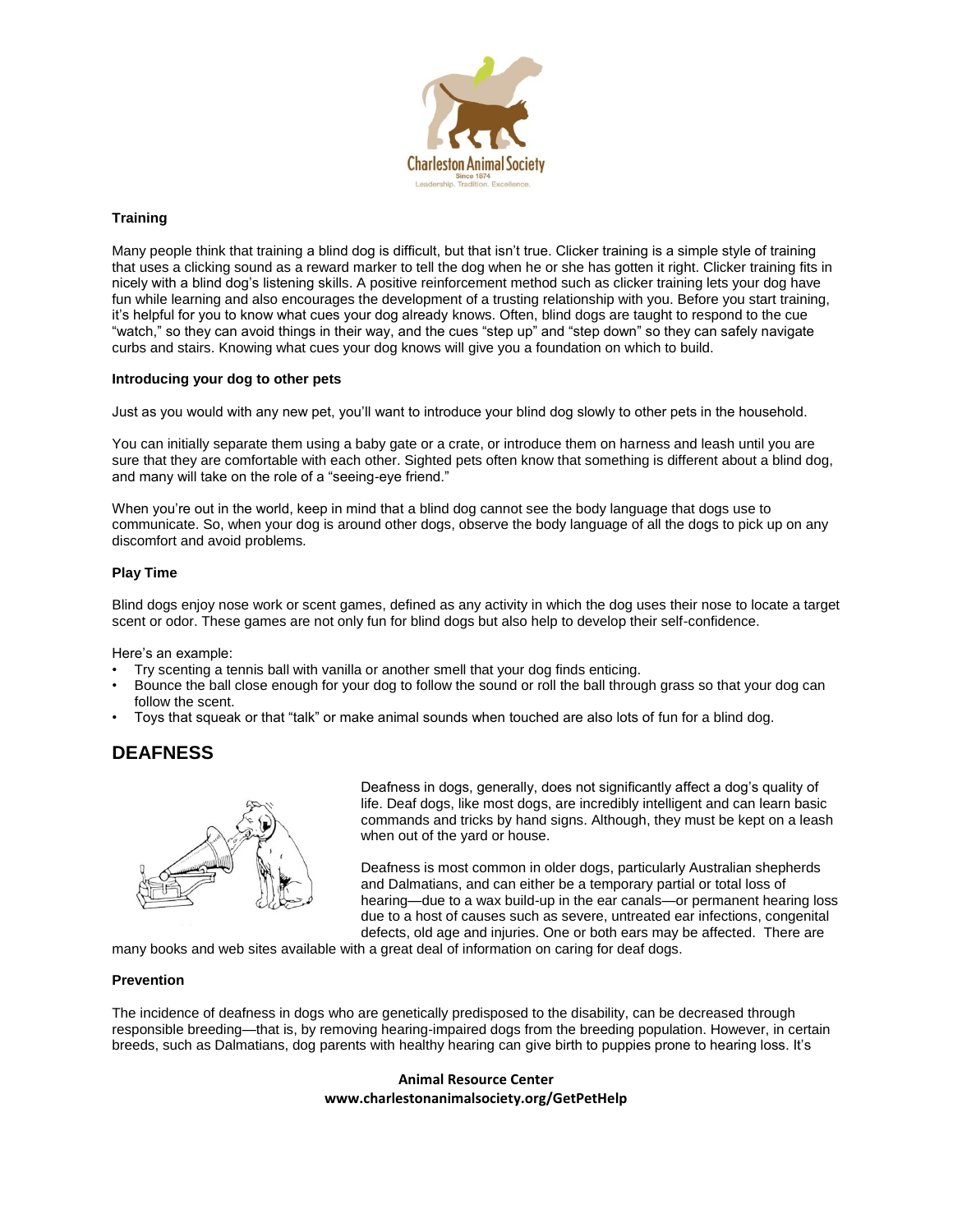

also a good idea to keep your dog's ear canals clean with frequent visits to the veterinarian and to immediately investigate a possible ear infection or suspected hearing loss.

# **Most Common Causes and Affected Breeds**

- Permanent hearing loss can be caused by old age, drug toxicity, injury or untreated ear infections.
- A dog can also be born without the ability to hear, because of a genetic or anatomical problem.
- Temporary hearing loss can be caused by a wax build-up in your dog's ear canals. This is especially common in dogs with narrow ear canals, such as poodles.
- Cocker spaniels, terriers and other breeds with a lot of hair around their ears can have their ear canals blocked by hair, which collects wax and eventually forms a plug.
- A foreign object in a dog's ear canal can also impede the ability to hear.
- The highest incidence of inherited deafness is seen in the Dalmatian. Other breeds with various degrees of piebald spotting are the beagle, bull terrier, English bulldog and English setter, all of whom may have a higher incidence of deafness than the general population of dogs.
- Breeds with merle coloring who are at increased risk for deafness include the Australian shepherd, rough collie, Shetland sheepdog and harlequin Great Dane.

#### **Recognizing the symptoms**

The following signs may indicate that your dog may be suffering from some form of hearing loss:

- Your dog doesn't know you're in the room until you physically touch them or they see you.
- Your dog turns the wrong way when you call them.
- They show no response to outside stimuli, such as the doorbell ringing or other dogs barking.
- Their head shakes.
- They show no response or seem confused when given familiar vocal commands.
- They bark excessively.
- They paw their ears or appear to have itchy, painful ears.
- A smelly discharge comes from their ears.

You can test your dog's hearing by stepping quietly behind them and clapping once loudly to check their response.

### **Diagnosing Deafness**

Your veterinarian can initially examine your dog's ear canal for wax accumulation, infections, inflammation, injury or foreign object. For more serious cases, one common procedure is BAER (Brainstem Auditory Evoked Response). During the procedure, small electrodes are placed under the skin of a dog's scalp to measure (visibly on a computer screen) his auditory response to outside stimuli.

### **Treatment of Deafness**

Only temporary deafness can be reversed.

- If your dog has wax build-up in their ears, your veterinarian may have you clean their ears daily with a prescription wash.
- If the hearing loss is caused by a build-up of hair in their ears, a veterinarian can remove the hair.
- Infections that cause hearing loss should be treated with appropriate medication.

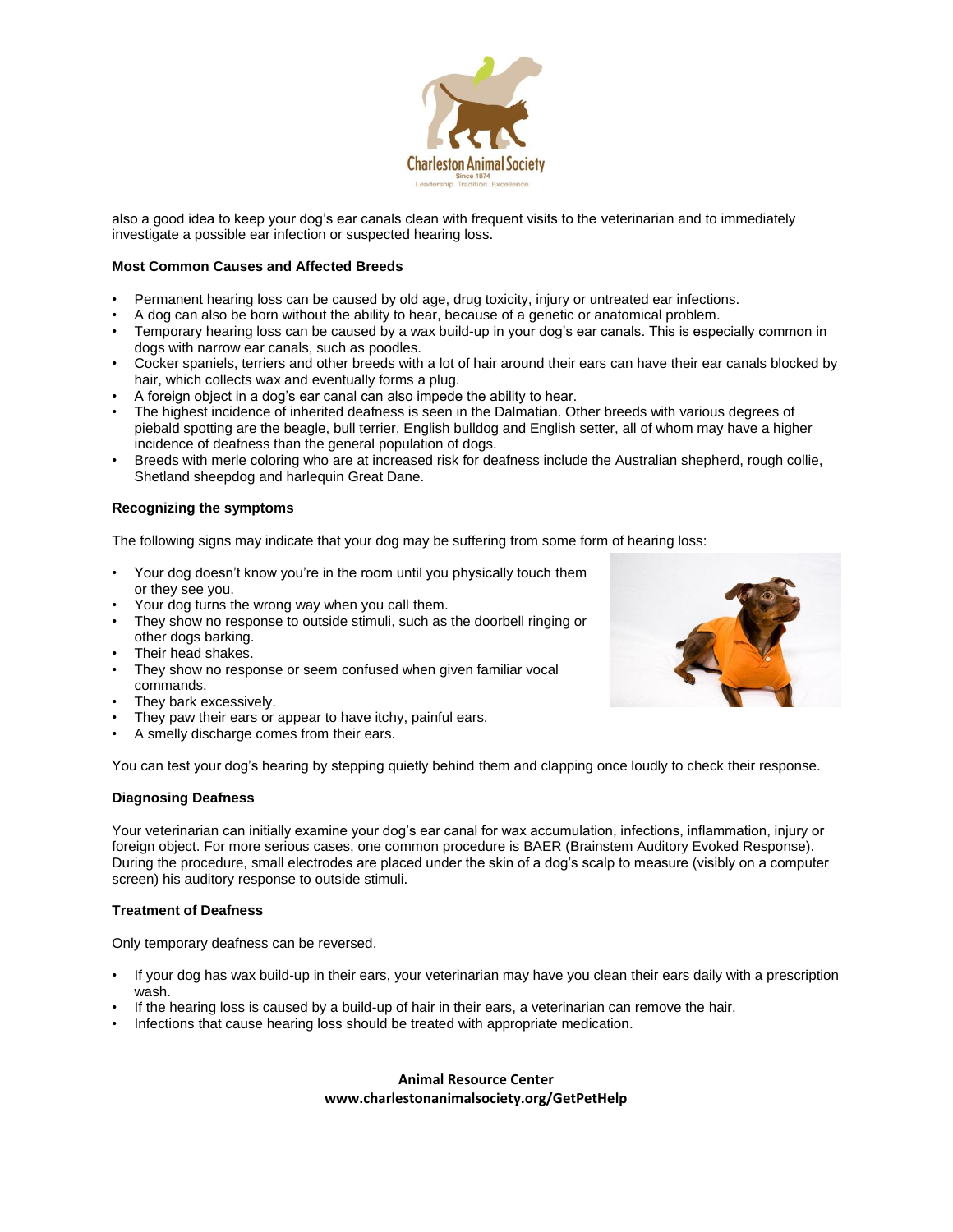

Permanent hearing loss cannot be reversed, but your pet can still have a good quality of life.

# **Communicate with visual and auditory signals**

- Love and empathy are the first steps. Don't get frustrated that your dog no longer responds to you the same way they used to.
- Train your dog to understand hand signals. It's a good idea to use signs that are simple and can easily see from far away.
- Keep your dog safely leashed while outside. Never let a hearing-impaired dog roam outside on their own—they won't be able to hear traffic.
- If you want to get your dog's attention inside the house, the vibration from a loud stomp may make them take notice.
- A flashlight or laser penlight can also be used to get their attention.
- Make sure your dog knows when you've come into a room and when you're leaving by tapping them gently on the back or shoulder.
- Attach a bell to your dog's collar so that you can hear them if they escape or become lost.

# **EPILEPSY & SEIZURES**



Epilepsy is the most common neurological disease seen in dogs, affecting up to five percent of the canine population. The diagnosis of epilepsy potentially refers to any one of a number of conditions that are characterized by the presence of chronic, recurring seizures.

These conditions may be inherited, caused by structural problems in the brain, result from metabolic problems or a toxic exposure, or stem from an unknown cause. Determination of an appropriate treatment regimen for canine epilepsy depends on an accurate diagnosis of the type and cause of seizures, only after which appropriate medical therapeutic options can be identified.

#### **Recognizing a seizure**

Observing your beloved dog in the spasms of a seizure the first time is a harrowing experience—something you don't want to ever happen again.

At the onset of a seizure, some dogs will get a dazed look in their eye or seem a little unsteady on their feet. Dogs might also hide, seem confused or stare off into space. There are different types of seizures, some more noticeable than others.

- **Grand mal** is typically where a dog will fall on the ground and is usually unconscious.
- "*Partial or petite mal* only involves a body part such as a leg or head twitch without being unconscious.
- **Automatisms** are seizures, involving a repetitive behavior that may look like a voluntary behavior, such as barking, chewing, or paddling the legs.
- **Sensory seizures** involve the dog perceiving a sensory stimulus that is not actually occurring, which could be reflected in a change in behavioral pattern such as "fly biting" or staring at an empty space.
- **Reflex seizures** occur consistently after a particular exposure, such as to a loud noise, a flashing light, or a more complex movement or behavior, have also been reported in dogs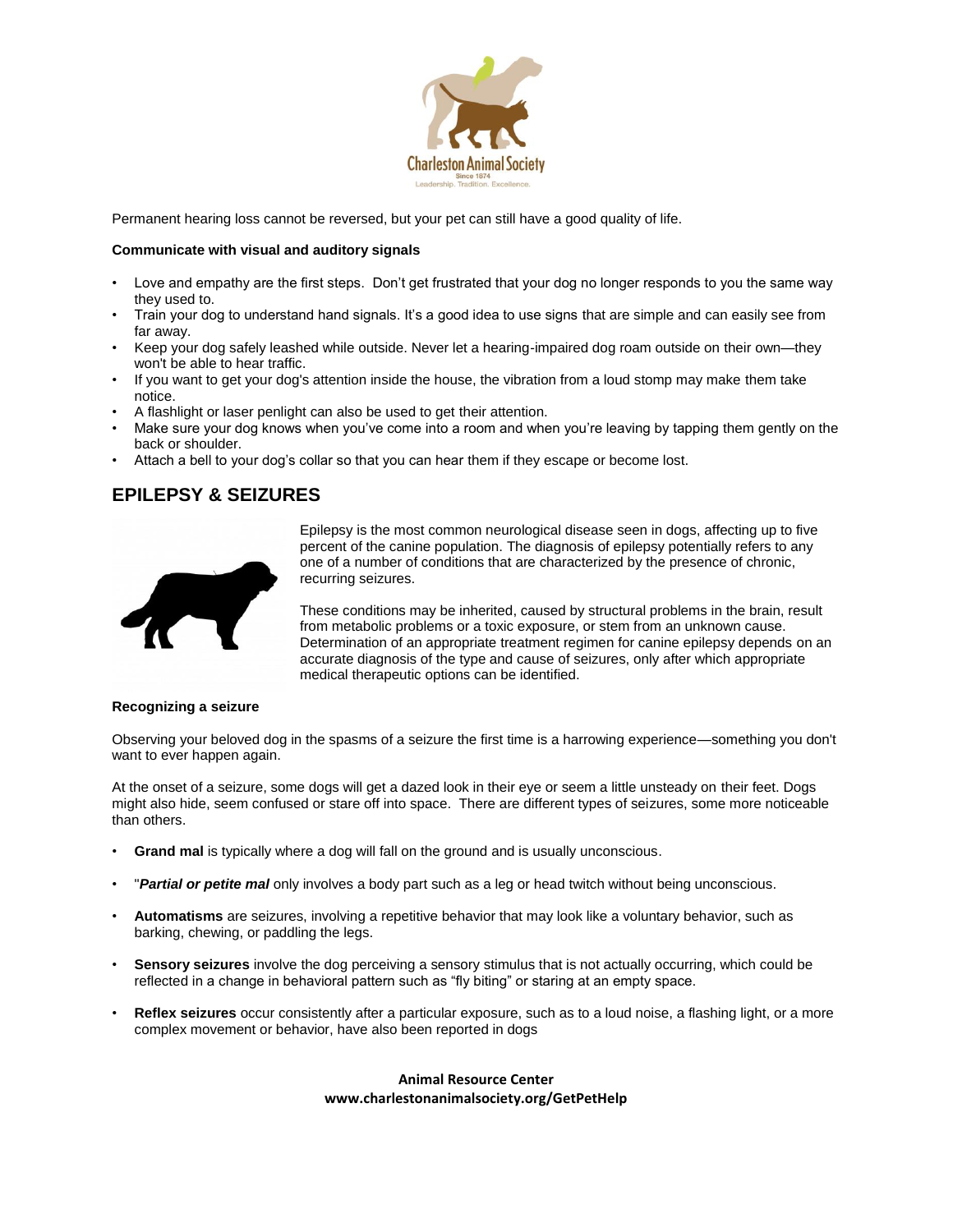

# **What to do when your dog is having a seizure**

Most of the time, the seizure is over by the time you get to the veterinarian, but it's important to observe what is happening very carefully, as you will need to describe to the veterinarian in detail what you saw during your dog's seizure. This is very important for a correct diagnosis.

During a Seizure:

- Don't let yourself be hurt. Avoid the dog's mouth and head.
- Don't let your dog hurt himself. Move the dog away from stairs, furniture and sharp objects.
- Don't put anything in a dog's mouth. Dogs won't swallow their tongues.

After a Seizure:

- Do watch your dog to make sure he recovers. This may take minutes to hours.
- Do let him hear your voice and feel your touch. When dogs wake from a seizure, they need reassurance.
- Do remain calm and speak softly. Animals are better at sensing feelings and emotions than humans. If you're anxious, your dog will also become anxious.
- Do record when the seizure occurred, how long it lasted and what the dog looked like. This helps your veterinarian manage the problem better.

If a seizure lasts more than four or five minutes, or if there are three or more seizures within a 24-hour period, consider this an emergency. The longer a seizure goes on, the more likely it is that the dog's body temperature goes up increasing the potential for brain damage.



# **Describing Seizures**

When observing seizures, it is important for dog owners to keep a diary of detailed information including:

- affected body parts
- when seizures occur
- how often seizures occur, and
- how long they last

Doctors and owners should also pay close attention to how dogs behave after a seizure has passed. Although some canines will quickly return to normal, others will experience difficulties standing or moving; problems understanding visual, aural, or other stimuli; or other changes in behavior. These symptoms may last for varying amounts of time, and can affect treatment choice.

In some cases, seizures will occur as the result of exposure to a specific stimulus, such as an illness, exposure to a toxin, or problems with metabolism. Any potentially precipitating events should be brought to the attention of the treating veterinarian; as such reactive seizures are not generally treated with standard anti-epileptic drugs.

# **Types of Canine Epilepsy**

It is not always possible to identify the cause of canine seizures; however, canine epilepsies can generally be categorized into one of two types.

 **Primary epilepsy**, or idiopathic epilepsy, is defined as epilepsy without an identifiable structural cause and having an assumed genetic origin. Repeated seizures in 1-5 year old dogs with a normal neurologic examination, where there are no known structural abnormalities of the brain, metabolic diseases, or toxin exposures, are often assumed to be a form of primary epilepsy. The designation of idiopathic epilepsy suggests that the seizures are of unknown origin. However, the causes of such epilepsies can sometimes be determined, for example when seizures are the result of a specific genetic defect known to occur in certain breeds.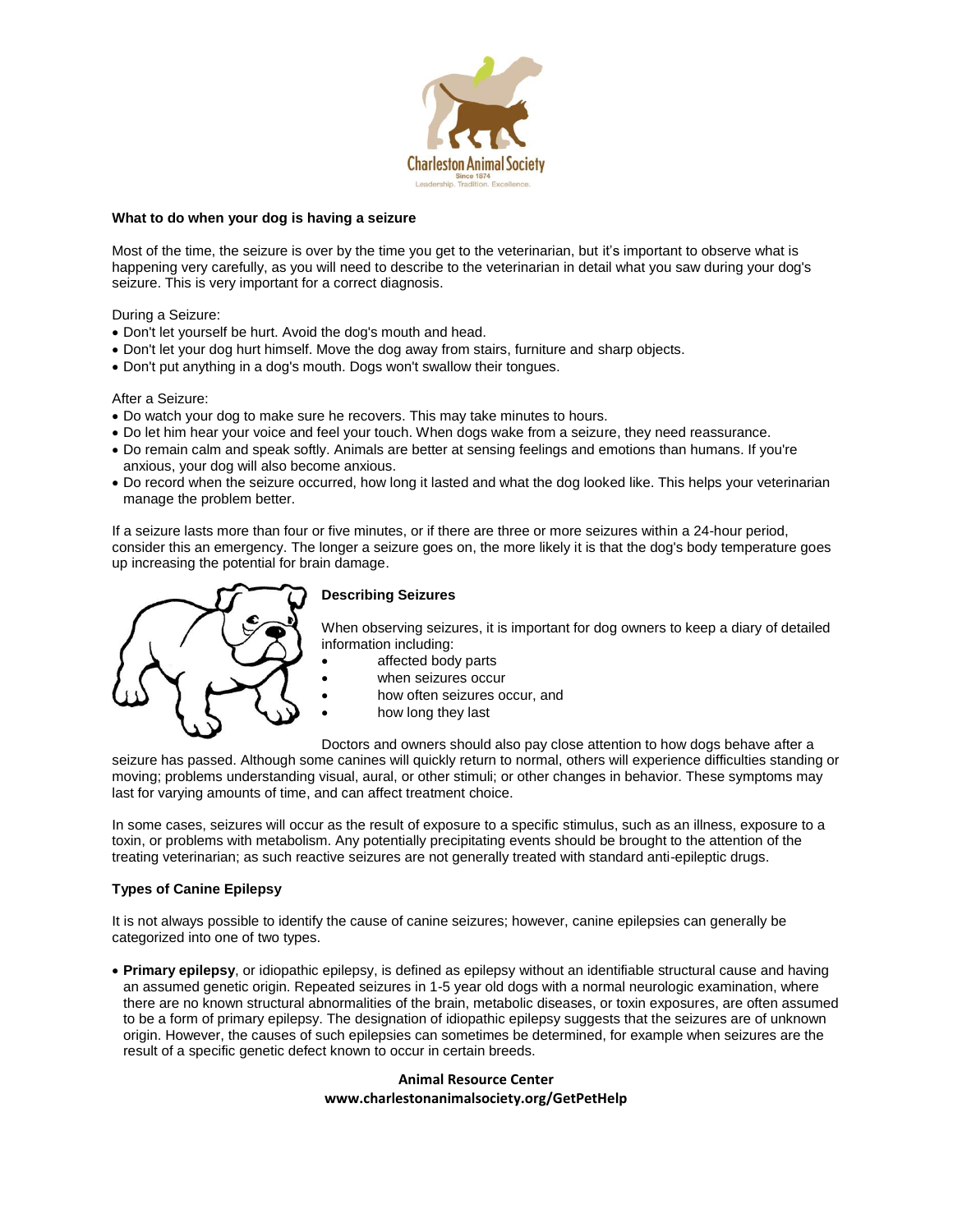

 **Structural epilepsy** is the diagnosis for seizures that occur because of observable damage to or malformations of the brain. Structural epilepsy is also referred to as secondary epilepsy, because the condition is the result of another problem rather than the primary disease.

For example, structural epilepsy may occur after an inflammatory disease of the brain, growth of an intracranial tumor, or after trauma to the head. It can also be the result of congenital malformations or a vascular event, such as a stroke. The brain changes that cause structural epilepsies can sometimes be detected using an MRI or by analysis of cerebrospinal fluid.

Testing for structural epilepsy may be indicated if a dog exhibits neurologic abnormalities between seizures or if the dog falls outside the typical age range of onset for primary epilepsy. Interictal changes are less common in dogs with primary epilepsy.

### **Causes of epilepsy**

- A large number of genetic mutations have been associated with epilepsy. In humans, the inheritance of epilepsy is generally complex, meaning that it involves interactions of one or more genes with each other as well as potentially with environmental factors, and this is likely true of epilepsy in dogs as well.
- The specific biochemical mechanisms that cause seizures to occur are not yet fully understood in either dogs or humans, although seizures are known to result from dysfunction in the brain's electrical activity. It is generally believed that epileptic seizures are caused by an imbalance between various activity centers in the brain, leading to either excessive brain activity or activity that is unusually depressed. However, in the absence of structural damage or metabolic insults, the causes of such dysfunction are not clear.

Further research into the specific causes of various forms of epilepsy is still needed; current understanding is incomplete.

# **Managing Dogs with Epilepsy**

Although there is nothing you can do to protect your dog from having a seizure, there are some things that may help:

- If your dog is diagnosed with a seizure disorder and is on medication, make sure they get their medications and don't skip dosages
- If there are circumstances that trigger a dog's seizure, avoid those situations.
- Any breed of dog can have seizures; however, some breeds are more susceptible to seizures than others. This group includes: Schnauzers, German Shepherds, Collies, Retrievers, and French Bulldogs.
- Knowledge is power. The more information you have about dogs and seizures, the better you will be at handing the unexpected real life situation of seizures in your dog.

Epilepsy in dogs is usually managed with Anti-epileptic drugs (AED) prescribed by your veterinarian. The goal of veterinary treatment is to reduce the severity and frequency of the seizures. Your veterinarian will advise you on the correct dosage. **Do not give your dog any medications without a prescription from a veterinarian.**

Anti-epileptic drugs (AED) primarily work by inhibiting certain neurotransmitters and stimulating others. Not all drugs work equally well in all animals, and their safety profiles are somewhat variable. A single, isolated seizure is not usually seen as a reason to begin treatment with AEDs.

Treatment with these drugs is usually necessary when multiple generalized seizures have occurred within a 24 hour period, a dog has had at least two seizures within a six month period, or the dog has unusual or severe signs during the postictal period.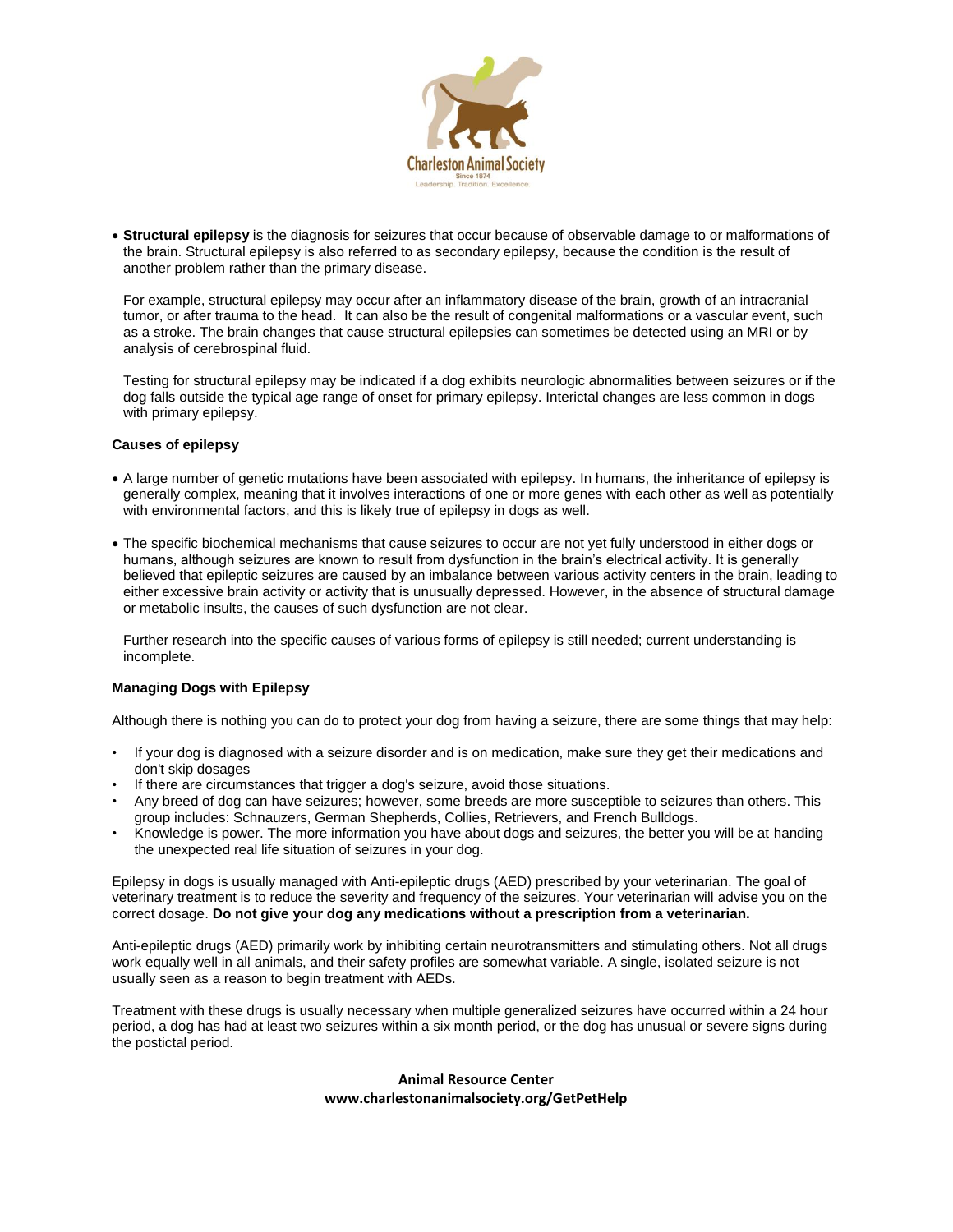

# **NEUROLOGICAL IMPAIRMENT**

Most of our pets will live happy and healthy lives without ever experiencing a complex neurological problem. For those that do, though, there is good news.

Advances in veterinary neurological science and increased access to board certified veterinary neurologists, combined with improved imaging and other diagnostic techniques, offer new hope for appropriate diagnosis and treatment.

Still, as pet owner, you remain on the front lines of your pet's neurological health as the person most likely to notice critical early signs that something is amiss.



# **Warning signs of Neurological Impairment**

Warning signs include, but are not limited to, the following:

- **Neck and/or Back Pain**. Your pet might cry out or yelp when you touch an impacted area. More likely, you'll need to look for other pain clues, including a reluctance to turn the head, decreased willingness to jump up, climb stairs or even walk. You might notice a low tail carriage, reduced tail wagging, and difficulty posturing to defecate.
- **Balance Issues**. This includes lack of coordination, head tilt, leaning, circling, or falling to one side.
- **Abnormal eye movements.**
- **Disorientation.** Evidence includes staring into space and/or getting stuck in corners.
- **Confusion.** Your pet may appear generally confused or act as if he or she doesn't recognize you.
- **Mobility issues, particularly in the hind legs**. Watch for stumbling episodes, apparent weakness, lameness, trouble standing and (in the extreme) paralysis.
- **Phantom Scratching.** Scratching the air, often near the ear, neck or shoulder region, without making contact with the body.
- **Seizures.**
- **Pain.** Crying out, holding up limb, low head carriage, tense muscles, decreased/limited mobility, and changes in appetite are all potential signs of pain.
- **Other signs.** Difficulty swallowing or chewing, decreased facial movement, voice changes, muscle atrophy of the head, collapsing, hearing loss, behavior changes (confusion, pacing, wandering), and/or dropped jaw.

If your pet exhibits one of more of these warning signs – even episodically — or anything else that seems unusual, please contact your primary veterinarian as soon as possible for advice regarding next steps. Depending on the perceived severity of the situation and the time of day it occurs, next steps may include a regularly scheduled exam with your primary veterinarian, an evaluation by a veterinary neurologist and/or an emergency visit for immediate evaluation.

# **PHYSICAL DISABILITY AND DEFORMITY**

Elderly, disabled and handicapped dogs around the world are living longer, enjoying happy and healthy lives and providing inspiration and hope to many disabled children, adults and pet owners alike.

A missing limb, burn scars, etc., are not generally a significant problem for a dog or his owner. So, whether your dog was born with a physical deformity or has acquired one over time, with a little bit of ingenuity, he can live a long, heathy and fulfilling life. Thanks to advances in healthcare products for handicapped pets, what was once a potential tragedy is now only a mere inconvenience. Innovative products like rear and front harnesses, support slings, dog leg splints, and dog carts (or wheelchairs for dogs) offer the opportunity for a handicapped pet to enjoy many years of quality life.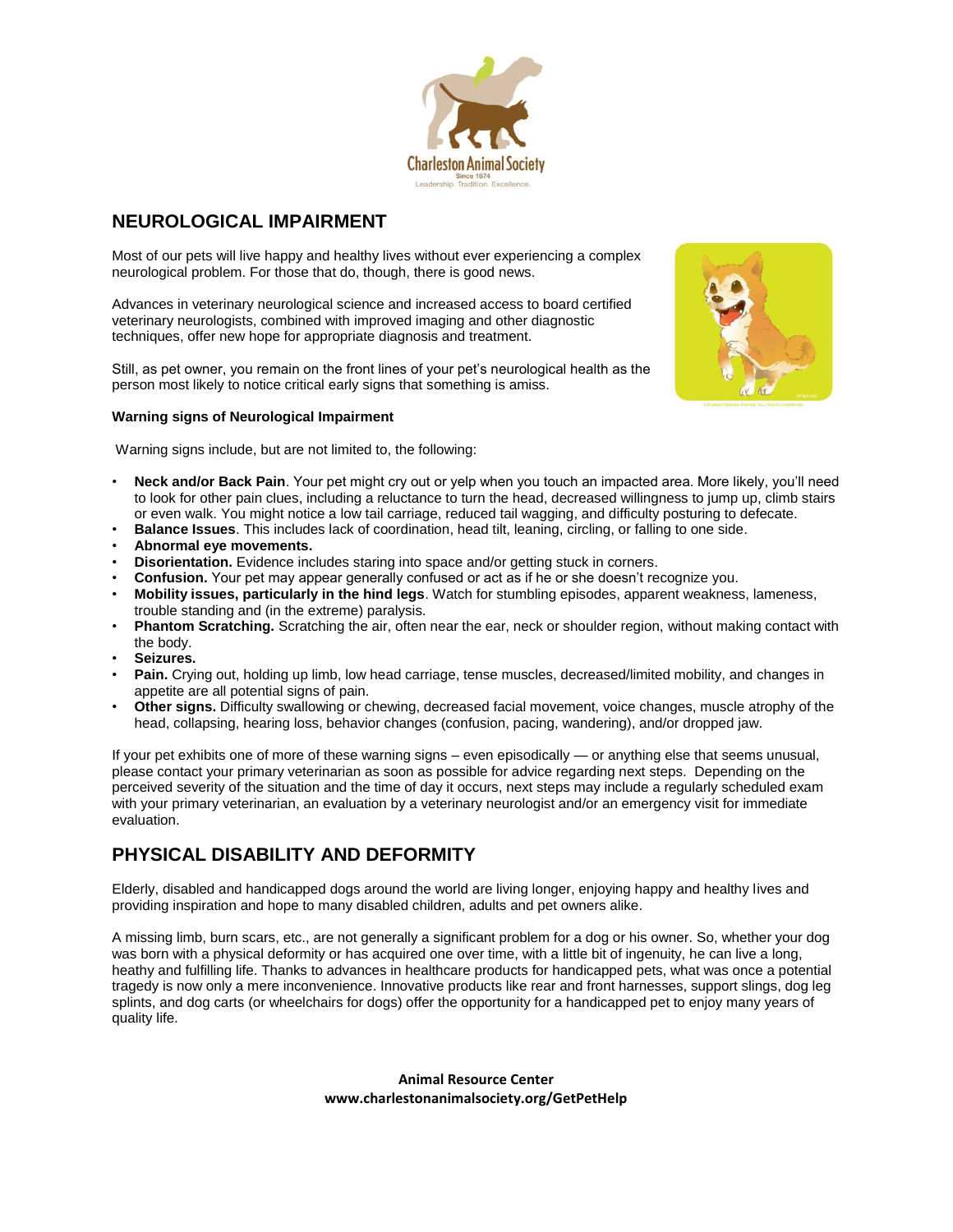

#### **Recognizing the symptoms**

Some dogs, as they get older, can develop difficulties in mobility and some may develop a disease known as *degenerative myelopathy*, a progressive disease of the spinal cord that causes paralysis. Whatever the cause may be, it's important to be able to recognize the signs.

Here are some of the warning signs that your pet may be developing a handicap:

- Inability to stand up without assistance
- Difficulty going up stairs, or getting into a car
- Difficulty walking or running, limping or whining
- Uncontrolled or accidental urination, urinating in bed
- Hesitancy to walk across a slippery wooden floor
- Unusual growths on any part of the pet's body
- Change in weight, eating habits, or temperament
- Weakness due to recovery from a medical procedure

**If your pet exhibits any of these signs or you think your pet has been in an accident, it's important that you take them to see a veterinarian**. Your veterinarian will be able to recognize any problems immediately, and advise you of the solutions available.

#### **Dogs with Missing Limbs**

Dogs with missing limbs easily adapt over time, and once fully recovered will usually be running around like any other four legged furry.

#### **Understanding your options**

- Your veterinarian will be able to offer advice and suggest some potential solutions. They may also be able to supply you with information on various online resources for support.
- Become an expert yourself in the affliction, by doing your research. It is possible that in your research, you may find information that will be invaluable to you, your veterinarian, and of course, your pet.
- The Internet provides unlimited forums, mailing lists, resources and support groups that can not only provide support, but help you with caring for handicapped pets. Becoming a member of various groups enables you to share your experiences and concerns and speak with people who have experienced your situation.
- There are a number of great products available for purchase to help your pooch to get around more efficiently.

### **Disability Products**

**The Rear Harness** allows you to assist your dog whilst walking, by lifting his weight off his rear end. It is more like an article of clothing with leg-holes that wraps completely around the back end of your dog while allowing freedom for urinating and defecating.



If you invest in a rear harness, keep in mind that fit is important. Your dog will need to be measured to determine the correct size.



**Front Harness** is very similar to a rear harness. It allows you to provide extra support to help your dog stand and walk. The harness can also reduce your back strain, especially when lifting and carrying heavier dogs.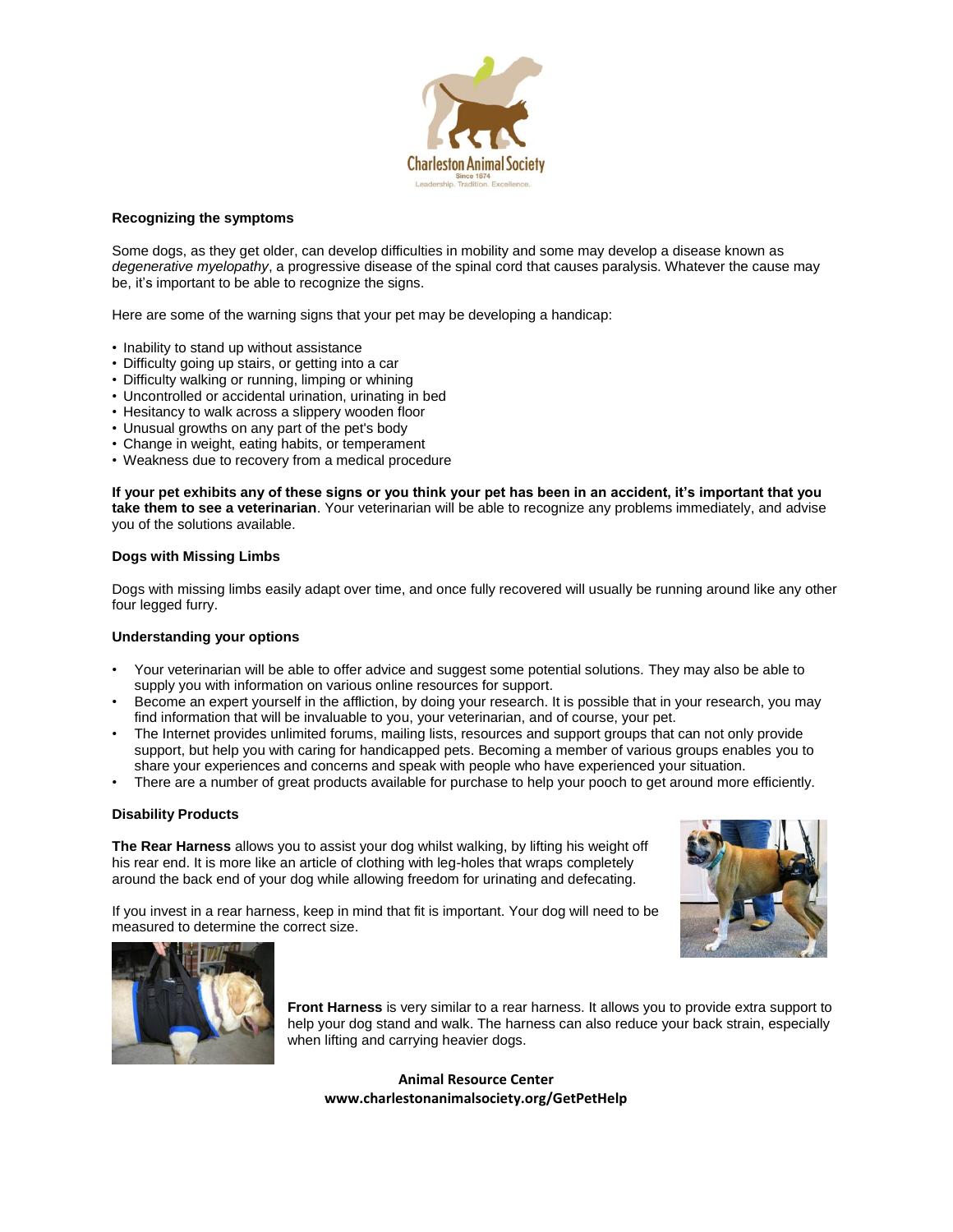

**Overall Walking Support Slings** are ideal for assisting pets that cannot support their entire weight. They allow you to lift your pet with ease and protect your back from unnecessary strain. Many pet owners use a towel under the animal's belly to help him stand, or give a little extra support. Although this does give a dog the necessary support, it can be uncomfortable for you to bend over to hold the ends of the towel.





**Dog carts and wheelchairs** attract a lot of attention when they walk down the street. It's quickly becoming commonplace, though, to see a happy dog in wheels running through the park, chasing a ball or playing with other dogs. A dog wheelchair uses wheels to support the back end of a handicapped dog while the healthy front legs provide the propulsion. Dog carts are custom built based on careful measurements. Different models provide support in several ways and some research is required to choose the right cart for your animal. Carts come in rear, front, and quad support.

**Leg Splints** Injuries to the lower limbs of small animals frequently need to be splinted or braced. Leg Splints are modeled after the human splints for lower leg, ankle and foot injuries. Dog splints are positioned behind the leg and are adjustable, using Velcro straps placed over the front of the leg.





**Pet boots** have a wide range of uses including

protection from road chemicals, preventing abrasions, mud control, and relief from hot pavement. Pet Boots are suitable for handicapped pets to keep them from sliding on hardwood floors, protecting wounds, and adding support for the foot.

**Pet Diapers.** It's not unusual for older or injured dogs to become incontinent. This causes a number of problems for both the dog and caretaker. Often an incontinent dog is no longer allowed in bed and is kept confined when left alone so as not to soil floors and furniture. A Pet Diaper solves this problem. Pet Diapers are available in washable and disposable form.

# **MEDICATIONS**

When your pet has a medical condition, your veterinarian might prescribe one or more medications intended to manage, treat or cure the problem. Although there are some veterinary-specific drugs, many of the drugs used in veterinary medicine are the same as those used on people.

**Never give your dog medication that has not been prescribed by a veterinarian**. For example, did you know that one regular-strength ibuprofen tablet can cause stomach ulcers in a ten-pound dog?

# **Commonly used medications**

The list below contains the most commonly used types of medications in dogs, but is by no means a complete list of all of the types of medications used in veterinary medicine.

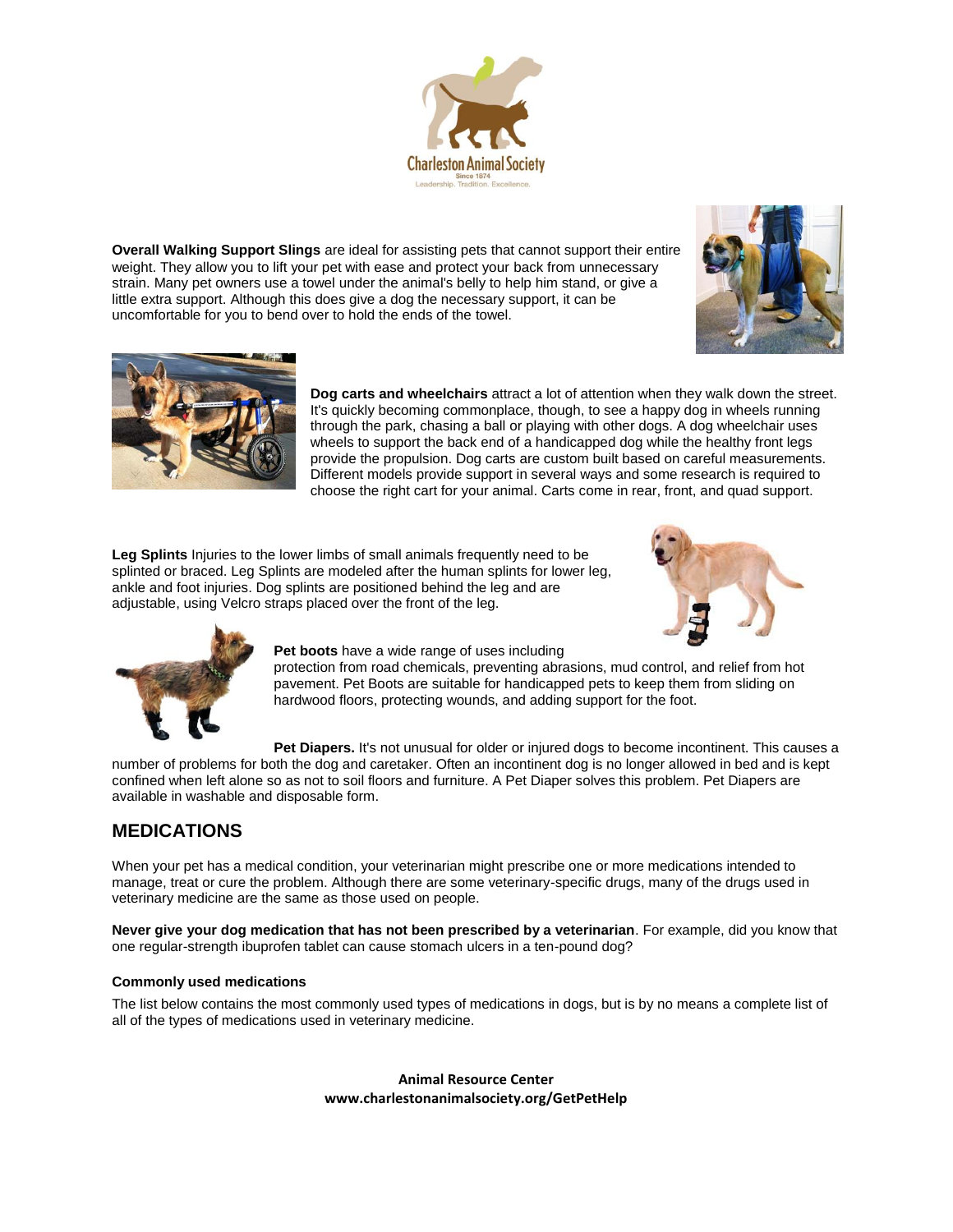

- **Antibiotics:** these are drugs that kill microbes, such as bacteria and yeast, and are used to treat infections. They don't kill viruses, but they are sometimes prescribed to treat secondary bacterial infections that can occur when an animal is ill from a viral infection. Examples in dogs and cats include penicillin, trimethoprim-sulfa, cephalexin and enrofloxacin.
- **Non-steroidal anti-inflammatories:** these common drugs reduce swelling, inflammation, pain and lameness. Examples include carprofen, deracoxib, firocoxib, and meloxicam.
- **Opioid pain relievers:** these medications are generally derived from morphine and can be potent pain relievers. Examples include oxycodone, hydromorphone, butorphanol, meperidine and fentanyl. Most of these drugs are controlled substances because of their addictive potential.
- **Steroids:** steroids have many different uses. They can be potent anti-inflammatories and are frequently used to reduce allergic and anaphylactic reactions. They are also used at high doses to suppress the immune system. Examples include prednisone, prednisolone and dexamethasone.
- **Antiparasitics:** these products are intended to prevent, repel or kill internal or external parasites such as intestinal worms, intestinal protozoans (Giardia, etc.), heartworms, fleas and ticks.
- **Behavior-modifying drugs and sedatives:** these drugs are used to quiet anxious pets or help in reducing anxiety associated with various behavioral issues in pets, prepare pets for anesthesia, and to reduce pet movement during delicate procedures. Examples include diazepam, xylazine, acepromazine and midazolam.
- **Hormones and other medications used to treat specific conditions:** Examples include insulin used for diabetes treatment, methimazole or levothyroxine for abnormal thyroid hormone levels, and heart medications such as atenolol, digoxin, and pimobendan.
- **Chemotherapeutics:** these drugs are used to treat tumors and cancer. Examples include cisplatin, vincristine, doxorubicin and cyclophosphamide.



# **Drug Combinations**

Drugs act in very different ways, and sometimes these different mechanisms can result in one drug interfering with another drug in some way. Combining drugs can be incredibly harmful, resulting in organ damage, toxicity or ineffective treatment.

**Always tell your veterinarian the medications, including any over-the-counter medications and supplements (including vitamins and any holistic or homeopathic products), that you are giving your pet.** 

Write down how often, how much, and how you give them and share this list with your veterinarian.

### **Side effects and adverse reactions**

In general, medication choices involve weighing the advantages of the medication (stopping infection, reducing pain, etc.) against the potential risks, and taking measures to reduce side effects as much as possible. These preventive measures vary with the medication but can include keeping the drug dose and frequency as low as possible (but still effective); giving the drug for the shortest time needed; and giving the medication on a full or empty stomach.

Weighing the advantages and risks is an important process your veterinarian does, in part because the very mechanisms that make drugs effective for treating conditions can also cause unwanted effects. This is why it's so important to read any information your veterinarian gives you about the product, and to call your veterinarian if you suspect adverse events from any drug your dog is taking.

### **Long-term medications**

Some medications need to be given for prolonged periods of time or perhaps for the rest of your pet's life. To monitor your pet's health, make sure that the drug is still working as it should be, and reduce the risk of toxicity or other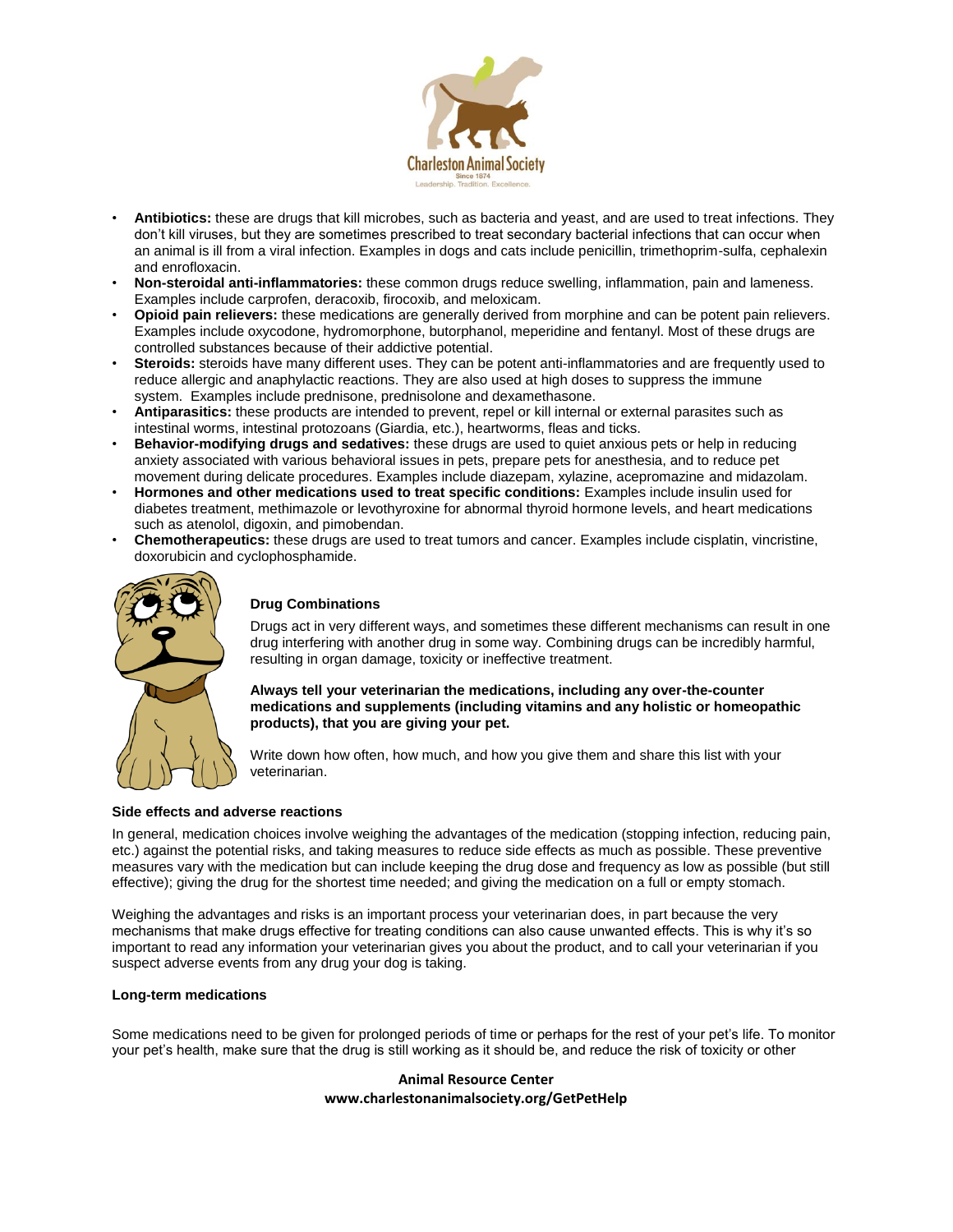

harmful effects, your pet may need to be tested periodically. This may include blood tests, urine tests, or other tests as determined by your veterinarian, and these tests may be required before your veterinarian will provide a refill or refill prescription. This is particularly important with drugs like insulin and thyroid medications, where over- or underdosing can be life-threatening.

A more common example is heartworm medication – your pet should be regularly checked for heartworm infection because giving the preventive to a heartworm-positive pet will not treat the infection and could cause a harmful adverse reaction. Also, local, state and federal laws may require regular rechecks before refills are authorized.

# **Keeping your pet safe**

- Let your veterinarian know if your pet has had adverse reactions to any medications beforehand.
- Ask questions so you understand why this medication is being recommended for your pet and what alternatives there are, if any, to this medication.
	- o When and how should this drug be used?
	- o What is the purpose of this medication?
	- o What should I do if I miss a dose?
- Ask your veterinarian what you should look for as signs of problems, adverse reactions to the medication, or a worsening of your pet's condition.
	- $\circ$  If you observe any of these signs, contact your veterinarian immediately. Do not discontinue your pet's medication unless you are instructed to do so by a veterinarian.
- If you get your pet's prescription filled at a [pharmacy,](https://www.avma.org/KB/Resources/FAQs/Pages/Prescriptions-and-Pharmacies-Pet-Owner-FAQs.aspx) do not let the pharmacy change the prescription in any way including changing the dose or the drug that was prescribed, without first consulting the veterinarian who prescribed it. Drug dosages in humans can be vastly different from what's appropriate for a dog or cat. Likewise, there can be large differences between dog and cat prescription needs.
- Keep medication bottles out of reach of your pets and children.
- Do not give your pet any medications, including over-the-counter (OTC) products, without consulting your veterinarian.
	- o Some drugs will interact with other drugs, including OTC medications and supplements, so your veterinarian needs to know EVERYTHING you're giving your pet.
	- Always follow the label directions. If you have any questions about the medication, ask your veterinarian.
- Keep the medicines in the containers in which you received them, and store them at the temperature indicated by your veterinarian. Don't transfer the contents to another bottle or vial.
- Because pets' medication can be similar or the same as your medications, store them separately to eliminate the error of taking your pet's medication or giving your pet your medication.
- If your pet is on more than one medication, be very careful to give each medication as prescribed and according to label directions. The dose for the same pet can be very different among drugs, and you don't want to give your pet too much or too little of its medication because you mixed up the labels.
- Never use one pet's medication for another pet unless you are instructed to do so by your veterinarian. Never use your dog's medication in your cat, because drugs that may be safe in dogs may not be safe in cats.
- Contact your veterinarian if you miss a dose or if you give too much (overdose) of the drug. If an overdose occurs during a time when your veterinarian's office is closed, contact an emergency service or the ASPCA Animal Poison Control Center at (888) 426-4435 (a fee may apply).
- Always finish your pet's medication unless you are instructed otherwise by your veterinarian.
- Some medications, such as many steroids, should be tapered in dose and not stopped "cold turkey." Follow the label and your veterinarian's directions.
- When you no longer need the medication, properly dispose of expired and unused drugs.
- Even if you think your pet has become ill with the same problem you've previously treated with a medication, don't decide on your own to give your pet the same medicine or leftover medicine because it can be harmful and can delay an accurate diagnosis of your pet's current problem. Talk to your veterinarian first.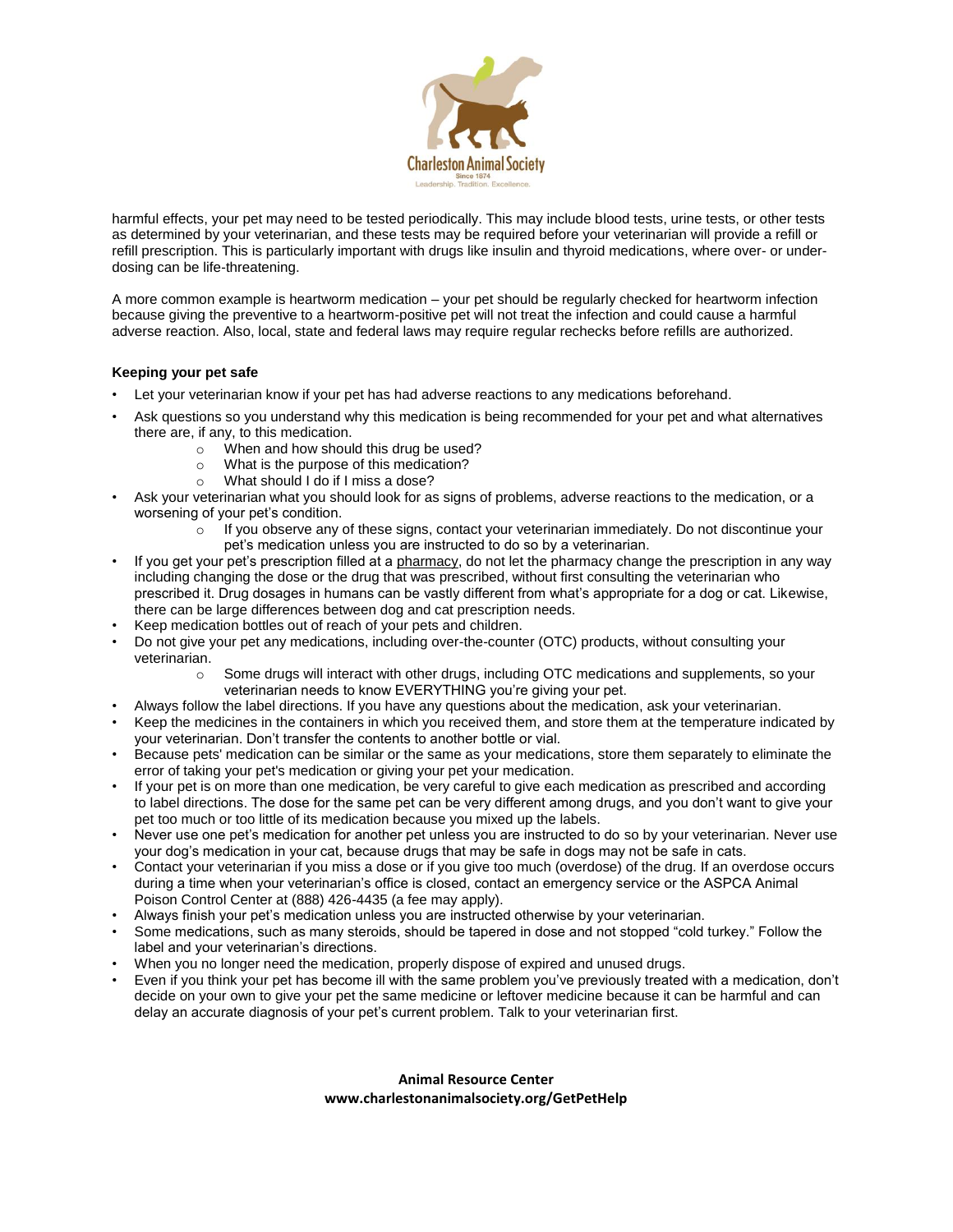

Some dogs will eat anything and everything—including their medications. However, most dogs are reluctant to gobble down pills and capsules, especially if they're large or require chewing or smell bad to them. Some dogs are wary of anything unusual and will refuse all types of medications.

Here are a few tricks that can make pilling your dog easier for you and for him:

- Whenever possible, purchase chewable medications from your vet. They're flavored, so they taste just like treats.
- Try mixing your dog's medication into his meal. If they eat their food enthusiastically, they might not even notice the pill is in there. If you feed your dog kibble, add a small amount of canned food or a soft treat, like a cube of cheese, and push the pill inside. Alternatively, you can simply stick your dog's pill inside a soft treat or wrap it up in a soft cheese food slice and offer it to them.
- First prepare five or six treats. Use something really tasty, like soft dog treats, canned food, chunks of hot dog or cheese. You can also try using special hollow treats, such as Greenies® Pill Pockets®, which are made to hold pills. If your dog tends to chew treats rather than swallow them whole, make them small. Give them a few unmedicated treats first, one right after the other, and then give the one with the pill inside. So your dog doesn't have time to notice that you've just sneakily fed them a pill, immediately pop one more normal treat into their mouth.
- Dogs who enjoy catching treats tossed to them will often catch and swallow a pill if you act as though you're tossing a treat. Grab a handful of small treats and toss them to your dog, one right after the other. Somewhere in the midst of the treats, toss the pill or toss a soft treat with the pill hidden inside. With any luck, your dog will catch and swallow it before they even notice it was different!

**If all else fails.** It's best to use the tricks above to avoid causing your dog unnecessary stress. However, if those procedures fail, you'll need to open your dog's mouth and insert the pill directly. Before you start, get a tasty treat and keep it within reach.

- Hold the pill in the fingers of one hand. Place that hand on your dog's lower jaw and the other hand on their upper jaw. Lift their head up toward the ceiling.
- Open your dog's mouth and twist your hand around so you can insert the pill. Place the pill to the side of your dog's tongue as far back as you can reach, and then quickly withdraw your hand as you close your dog's jaws. (The action is similar to feeding a baby bird small wads of moistened bread.)
- Continue to hold your dog's jaws closed with one hand while keeping their nose pointed up at the ceiling, and gently stroke their throat downward with the other to encourage them to swallow.
- As soon as you think your dog has swallowed the pill, offer them the tasty treat so that they take it and swallow again when they take the treat.

Right after pilling your dog, keep an eye on them for a minute or two. Some dogs learn to hold the pill in their mouth and then spit it out when you're not paying attention.

### **Managing resistance to pilling**

If your dog requires daily medication for a period of time, they could become resistant to pilling. They might run and hide from you when it's pill time, or they might get sayy about not swallowing his pills. To avoid problems, you can teach your dog in advance that whenever you open their mouth and put something in, it's almost always a tasty treat.





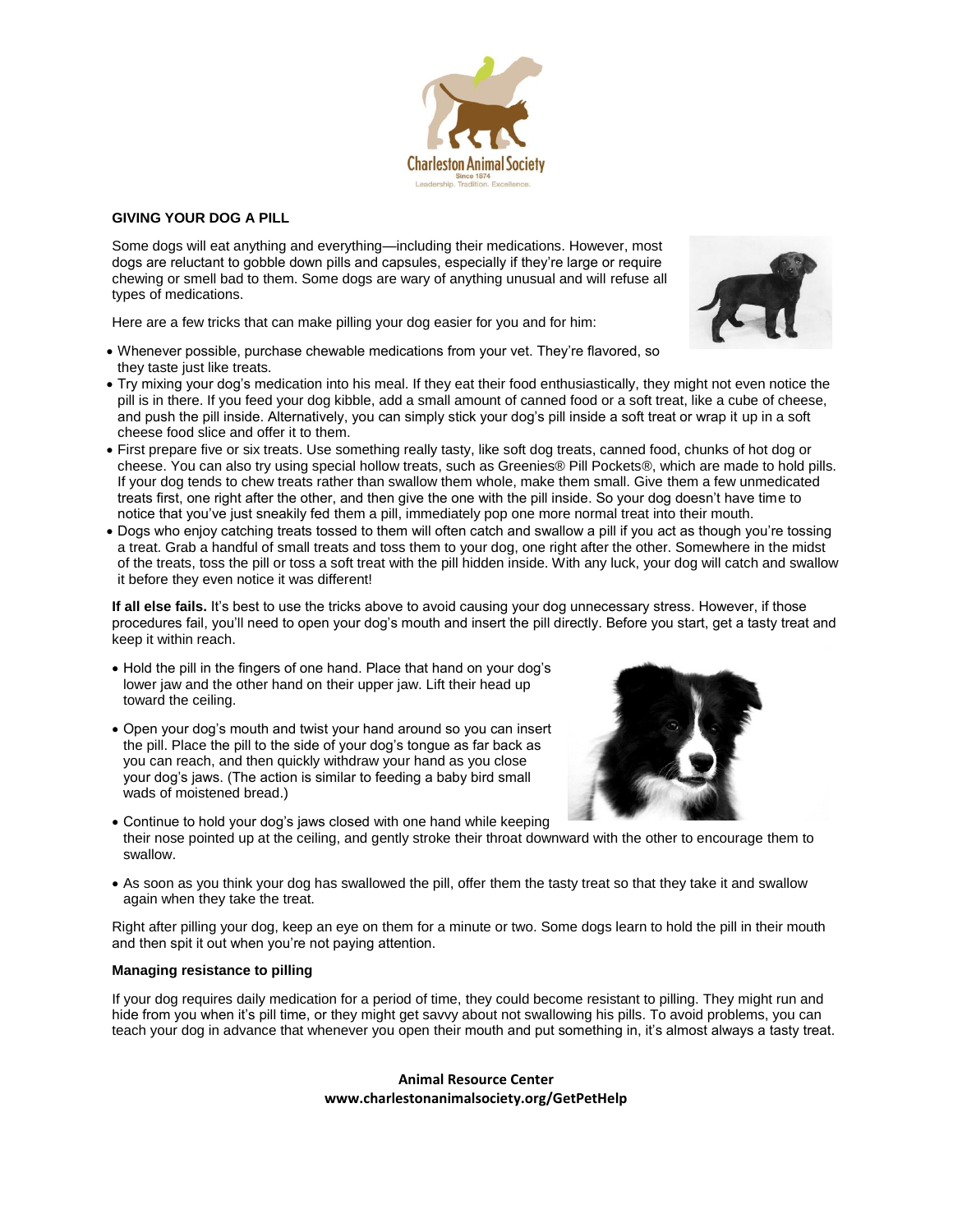

- Cut up some soft, tasty treats, such as pieces of hot dog or cheese, or use small chunks of ground beef or chicken. Then follow the steps above, just as you would if giving your dog a pill for real, but use these treats instead of a pill. Repeat the exercise 10 to 20 times in a row.
- Practice two or three times a day for several days to prepare your dog for taking medication. Eventually, your dog will look forward to your putting things into their mouth, and they'll be less likely to object when you occasionally insert a pill instead of a treat.

In order for this technique to work, you must continue to practice it after you start giving your dog real pills. Overall, the ratio of good experiences to bad experiences for your dog must be high. So for every real pill you give them, they should receive a minimum of 20 "treat pills"—although not all at one time! You can achieve this ratio just by continuing to do 5 to 10 repetitions of the exercise two or three times a day until your dog has finished their entire course of medication.

# **ALLERGIES**

Just like people, dogs can show allergic symptoms when their immune systems begin to recognize certain everyday substances—or allergens— as dangerous. Even though these allergens are common in most environments and harmless to most animals, a dog with allergies will have an extreme reaction to them.

Allergens can be problematic when inhaled, ingested or contact a dog's skin. As their body tries to rid itself of these substances, a variety of skin, digestive and respiratory symptoms may appear.

Any dog can develop allergies at any time during their life, but allergic reactions seem to be especially common in terriers, setters, retrievers, and flat-faced breeds such as pugs, bulldogs and Boston terriers.

# **Common Dog Allergens**

A few common allergens include:

- Tree, grass and weed pollens
- Mold spores
- Dust and house dust mites
- Dander
- Feathers
- Cigarette smoke
- Food ingredients (e.g. beef, chicken, pork, corn, wheat or soy)
- Prescription drugs
- Fleas and flea-control products (The bite of a single flea can trigger intense itchiness for two to three weeks!)
- Perfumes
- Cleaning products
- **Fabrics**
- Insecticidal shampoo
- Rubber and plastic materials

# **General Allergy Symptoms in Dogs**

- Itchy, red, moist or scabbed skin
- Increased scratching
- Itchy, runny eyes
- Itchy back or base of tail (most commonly flea allergy)
- Itchy ears and ear infections
- Sneezing
- Vomiting
- Diarrhea
- Snoring caused by an inflamed throat
- Paw chewing/swollen paws
- Constant licking

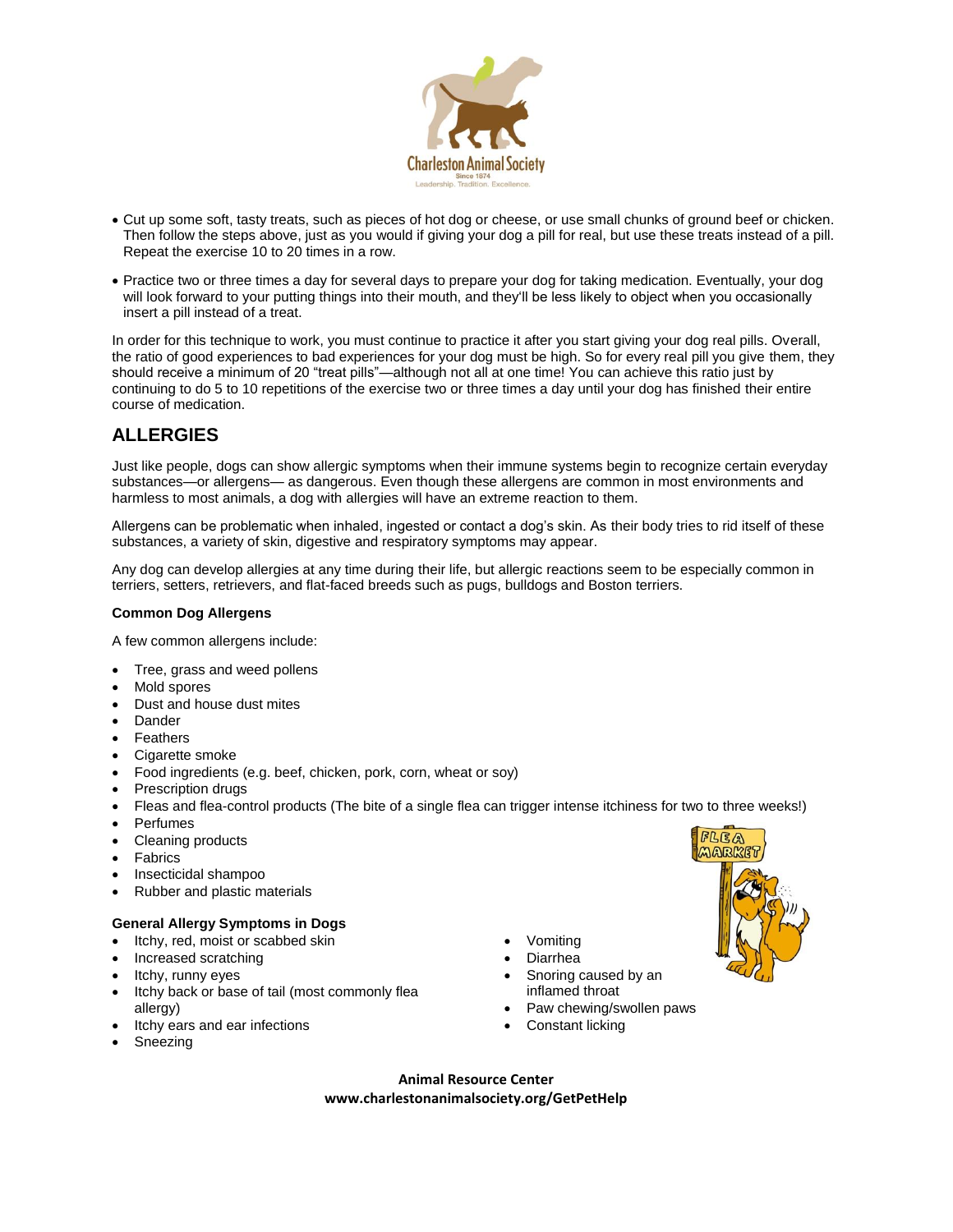

Allergic dogs may also suffer from secondary bacterial or yeast skin infections, which may cause hair loss, scabs or crusts on the skin.

### **Food Allergy Symptoms in Dogs**

Food allergies are often harder to identify. It often takes some detective work to find out what substance is causing the allergic reaction

Dogs with a food allergy will commonly have:

- itchy skin,
- breathing difficulties or
- gastrointestinal problems like diarrhea and vomiting,

An elimination diet will most probably be used to determine what food they are allergic to. If your dog is specifically allergic to chicken, for example, you should avoid feeding them any products containing chicken protein or fat.

#### **Diagnosing Allergies**

If your dog's itchy, red or irritated skin persists beyond initial treatment by a veterinarian, allergy testing, most often performed by a veterinary dermatologist, is likely warranted. The diagnostic test of choice is an intradermal skin test similar to the one performed on humans.

The only way to diagnose a food allergy is to feed your dog a prescription or hydrolyzed protein diet exclusively for 12 weeks. The importance of not feeding your dog anything but the diet cannot be emphasized enough—that means no treats, table food or flavored medication. This diet will be free of potential allergy-causing ingredients and will ideally have ingredients your dog has never been exposed to. They'll remain on the diet until their symptoms go away, at which time you'll begin to reintroduce old foods to see which ones might be causing the allergic reaction.

If you suspect your dog may have allergies, visit your veterinarian. After taking a complete history and conducting a physical examination, they may be able to determine the source of your dog's allergic reaction.

If not, your veterinarian will most probably recommend skin or blood tests, or a special elimination diet, to find out what's causing the allergic reaction.

Please note, many dogs diagnosed with a food allergy will require home-cooked meals—but this must be done in conjunction with your veterinarian, as it requires careful food balancing.

#### **It's not an allergy, it's Bronchitis**

If your dog is coughing persistently, chances are they may have Bronchitis. Bronchitis is characterized by a persistent cough due to inflammation of the airway and excessive mucus production. Chronic exposure to inhaled irritants (including cigarette smoke) may be a cause of bronchitis in dogs.

#### **Please remember, your pets should not be exposed to cigarette smoke.**

If your dog is coughing persistently, it's imperative that you contact your veterinarian. If left untreated, it could lead to more serious lung and chest disorders.

### **Treating Allergies**

The best way to treat allergies is to remove the offending allergens from the environment.

- **Prevention** is the best treatment for allergies caused by fleas. Start a flea control program for all of your pets before the season starts. Remember, outdoor pets can carry fleas inside to indoor pets. See your veterinarian for advice about the best flea control products for your dog and the environment.
- **Keep your dog's living environment, clean.** If dust is the problem, clean your pet's bedding once a week and vacuum at least twice weekly—this includes rugs, curtains and any other materials that gather dust.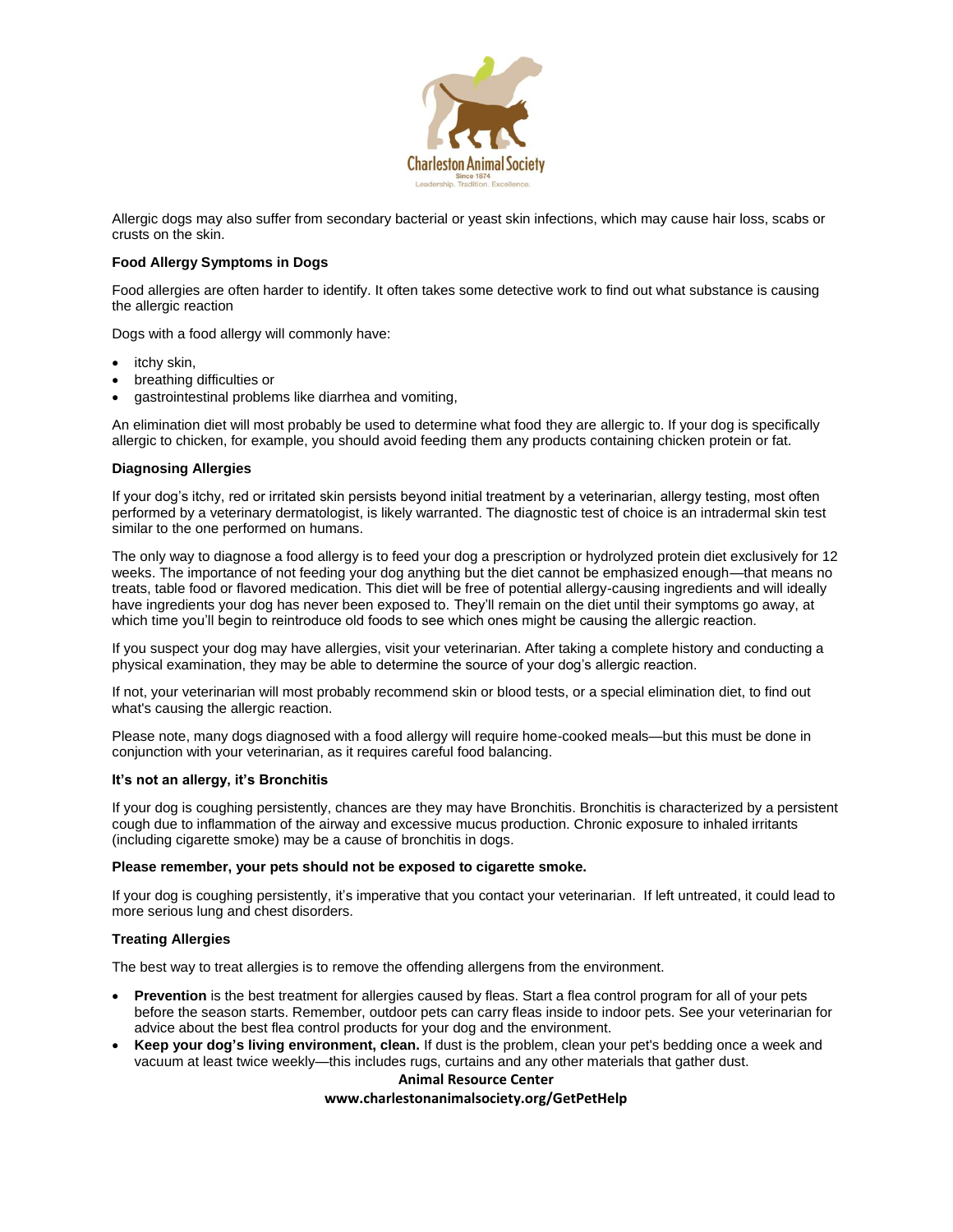

- **Weekly baths** may help relieve itching and remove environmental allergens and pollens from your dog's skin. Discuss with your veterinarian what prescription shampoos are best, as frequent bathing with the wrong product can dry out skin.
- **Special diet.** If you suspect your dog has a food allergy, they'll need to be put on an exclusive prescription or hydrolyzed protein diet. Once the allergy is determined, your veterinarian will recommend specific foods or a home-cooked diet.
- **Veterinarian prescribed medication**. Since certain substances cannot be removed from the environment, your veterinarian may recommend medications to control the allergic reaction:
	- In the case of airborne allergens, your dog may benefit from allergy injections. These will help your pet develop resistance to the offending agent, instead of just masking the itch.
	- Antihistamines such as Benadryl can be used, but may only benefit a small percentage of dogs with allergies. Ask your veterinarian first.
	- Fatty acid supplements might help relieve your dog's itchy skin. There are also shampoos that may help prevent skin infection, which occurs commonly in dogs with allergies. Sprays containing oatmeal, aloe and other natural products are also available.
	- An immune modulating drug may also be helpful.
	- There are several flea-prevention products that can be applied monthly to your dog's skin.
	- If the problem is severe, you may have to resort to cortisone to control the allergy. However these drugs are strong and should be used with caution and only under the guidance of your veterinarian.

# **SKIN CONDITIONS**

Your dog's skin is an indication of their overall health. When a skin problem occurs, your dog may respond with excessive scratching, chewing and/or licking. A wide range of causes—including external parasites, infections, allergies, metabolic problems and stress, or a combination of these—may be affecting your dog's skin.

What Are Some Symptoms of Skin Problems in Dogs?

- Scratching, licking or chewing at skin
- **Scabs**
- Redness or inflammation
- [Hot spots](https://www.aspca.org/pet-care/dog-care/hot-spots) (one particular area where itching is intense)
- Round, scaly patches on the face and paws
- Dry, flaky or otherwise irritated skin
- Hair loss, bald patches
- Rashes
- Lesions
- Drainage of blood or pus
- Swellings, lumps or skin discoloration
- Rubbing face against furniture or carpeting



We are but fleas on the shaggy dog joke of the universe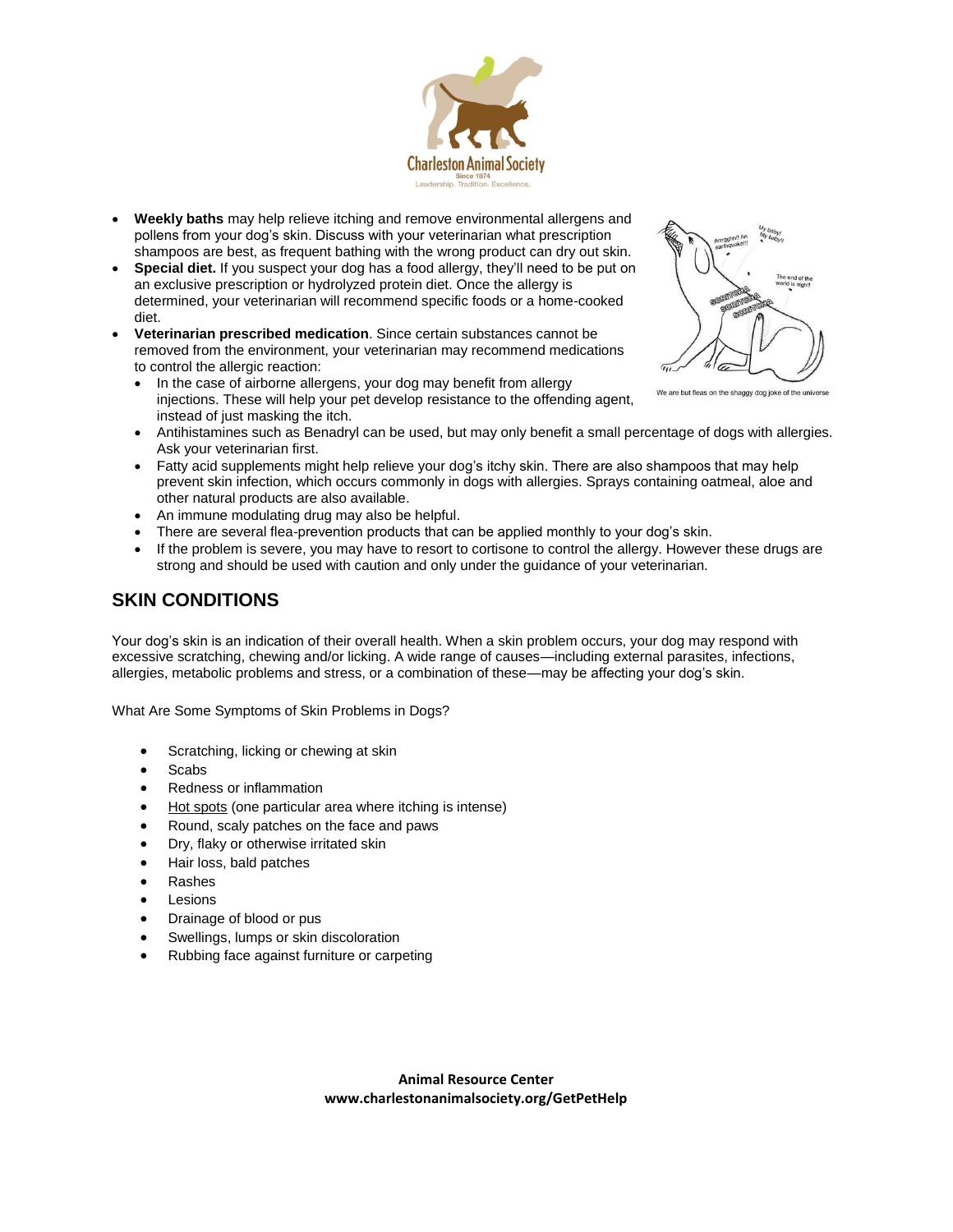

# **What Might Cause My Dog to Have Skin Problems?**

One of the following may be causing an abnormality with your dog's skin and should be investigated:

- **Fleas**: Bites and droppings from these pesky insects can irritate your dog's skin, and some pets can have an allergic response to the saliva following a bite. Some dogs may also be sensitive to flea-treatment products; certain flea collars, for example, may cause redness and irritation around the neck.
- **Ringworm:** This highly contagious fungal infection can result in inflammation, scaly patches and hair loss. You'll want to treat it immediately to avoid other pets and people in the household from becoming infected.
- Parasites, such as ear mites and lice
- **Seasonal allergies**: Your dog's scratching may be due to her sensitivity to allergens from common substances like pollen, weeds, dust, mites, trees, mold or grasses.
- **Food allergies**: Many dogs develop allergies to common ingredients in dog foods, such as beef, chicken, wheat, corn or soy. Even fillers and colorings can be seen as foreign by your dog's immune system and lead to itching and rashes.
- **Skin infections**: Dogs can develop irritating bacterial or yeast infections when the skin is damaged due to the presence of another skin disorder.
- **Sarcoptic mange**: This skin disease caused by infection from the Sarcoptes scabei mite results in extreme itching and skin inflammation similar to an allergic response.
- **Grooming products**: Certain shampoos and grooming products can irritate your dog's skin. Be sure to only use grooming products that are meant for use on dogs.
- **Stress or boredom**: A dog may lick their skin (especially their legs) excessively for many reasons. Some lick when not given adequate opportunity for activity or mental stimulation.
- **Metabolic or hormonal problems**: Several common hormonal problems can cause change in skin color, coat consistency, thickness and distribution.
- **Seasonal changes**: Many dogs, like people, get dry, flaky skin in the winter.

# **When is it Time to See a Vet?**

There are many causes of skin abnormalities in dogs, and identifying the underlying cause is not always simple. Therefore, you should visit your vet for an exam as soon as you notice any abnormality in your pet's skin or hair, or if your pet begins to excessively scratch, lick and/or bite areas on their fur.

#### **How Are Skin Problems Diagnosed?**

After obtaining a history and performing a thorough physical exam, your vet may perform diagnostic tests in order to find the cause of your dog's symptoms. These include:

- Skin biopsy
- Testing for ringworm
- Microscopic examination of the hair and skin for presence of parasites or infection
- [Allergy testing,](https://www.aspca.org/pet-care/dog-care/allergies) which may include a diet change
- Blood tests to assess your dog's overall health